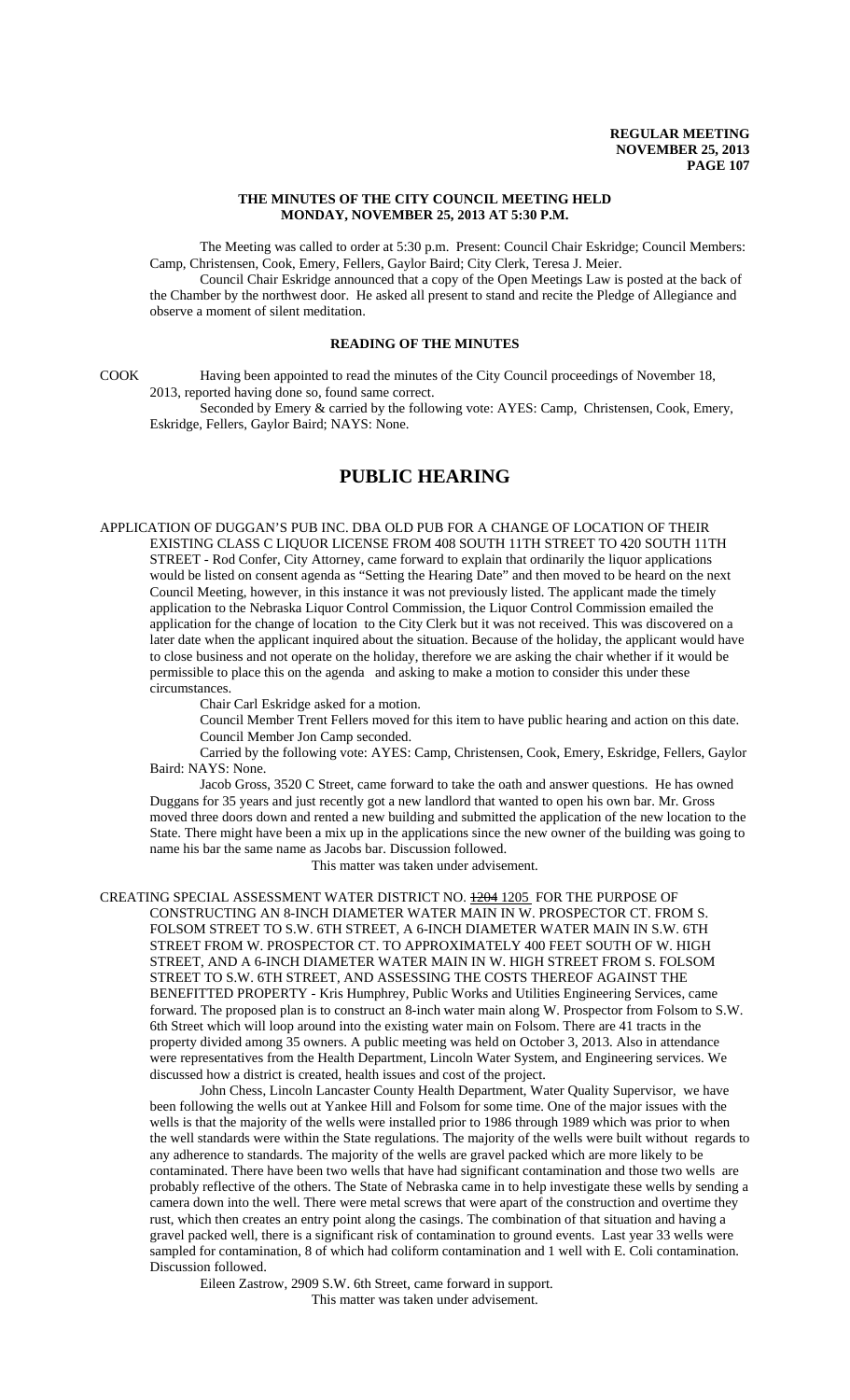COMP. PLAN AMENDMENT NO. 13002 - AMENDING THE 2040 LINCOLN-LANCASTER COUNTY COMPREHENSIVE PLAN TO CHANGE APPROXIMATELY 477 ACRES OF LAND FROM PUBLIC AND SEMI-PUBLIC TO INDUSTRIAL, TO ADD A MODERATE TO HEAVY INDUSTRIAL CENTER TO THE EXISTING AND PROPOSED INDUSTRIAL CENTERS MAP, AND TO CHANGE APPROXIMATELY 395 ACRES FROM TIER I, PRIORITY C, TO TIER I, PRIORITY A, ON PROPERTY GENERALLY LOCATED AT N.W. 27TH STREET AND HIGHWAY 34. (RELATED ITEMS: 13R-263, 13R-264, 13-136, 13-137) (ACTION DATE: 12/9/13);

APPROVING A MEMORANDUM OF UNDERSTANDING BETWEEN THE CITY OF LINCOLN AND THE AIRPORT AUTHORITY OF THE CITY OF LINCOLN OUTLINING THE INFRASTRUCTURE REQUIREMENTS RELATED TO THE ANNEXATION OF APPROXIMATELY 435 ACRES OF PROPERTY, TO BE KNOWN AS RAILPARK, GENERALLY LOCATED AT N.W. 27TH STREET AND HIGHWAY 34. (RELATED ITEMS: 13R-264, 13R-263, 13-136, 13-137) (ACTION DATE: 12/9/13;

ANNEXATION NO. 13005 - AMENDING THE LINCOLN CORPORATE LIMITS MAP BY ANNEXING APPROXIMATELY 435 ACRES GENERALLY LOCATED AT N.W. 27TH STREET AND HIGHWAY 34. (RELATED ITEMS: 13R-263, 13R-264, 13-136, 13-137);

CHANGE OF ZONE 13022 - APPLICATION OF LINCOLN AIRPORT AUTHORITY FOR A CHANGE OF ZONE FROM P PUBLIC USE DISTRICT AND AG AGRICULTURE DISTRICT TO I-1 INDUSTRIAL DISTRICT, AND FROM P PUBLIC USE DISTRICT, AG AGRICULTURE DISTRICT AND B-1 LOCAL BUSINESS DISTRICT TO H-3 HIGHWAY COMMERCIAL DISTRICT, ON PROPERTY GENERALLY LOCATED AT N.W. 27TH STREET AND HIGHWAY 34. (RELATED ITEMS: 13R-263, 13R-264, 13-137, 13-136) - William F. Austin, Erickson & Sederstrom, 301 S. 13th St. Suite 400, came forward. We have worked everything out with the appropriate staff on the issues of the annexation and memorandum of understanding regarding the installation of utilities and infrastructure for this area. This area is 477 acres that is to be developed primarily providing rail service for large lot industrial users. It has rail service from both Union Pacific and BNSF.

John Wood, Airport Authority, Executive Director, came forward in support.

Marvin Krout, Planning, Director, came forward to answer questions. There will be extensions of water lines and sewer lines to service this area. Also improvement and realignment of the arterial streets of this area, and by long standing policy that is in the comprehensive plan, land that is developed for private purposes where we extended services are required to be annexed to the City. Discussion followed. This matter was taken under advisement.

TEXT AMENDMENT NO. 13006 - AMENDING CHAPTER 27.72 OF THE LINCOLN MUNICIPAL CODE, HEIGHT AND LOT REGULATIONS, BY AMENDING SECTION 27.72.020 TO REDUCE THE REQUIRED REAR YARD IN THE R-1 THROUGH R-4 ZONING DISTRICTS FOR SINGLE- AND TWO-FAMILY DWELLINGS AS SET FORTH IN TABLE 27.72.020(A); BY AMENDING SECTION 27.72.060 TO MODIFY THE PROVISIONS REGARDING THE PROJECTION OF PATIOS, TERRACES, UNCOVERED DECKS, AND ORNAMENTAL FEATURES INTO A REQUIRED YARD; AND ADDING A NEW SECTION NUMBERED 27.72.190 GRANTING THE PLANNING DIRECTOR AUTHORITY TO APPROVE MINOR MODIFICATIONS TO THE REAR YARD SETBACK UNDER SPECIFIED CONDITIONS - Marvin Krout, Planning, Director, came forward. This helps to provide some more flexibility to homeowners. People in older neighborhoods, in particular, individuals that don't have options or have illegal structures will now have good options for reinvestment. This will give them an opportunity to do that with some protection to the abutting neighbors. Planning Commission has approved this and we are asking for Council approval. Discussion followed.

This matter was taken under advisement.

CHANGE OF ZONE 13024 - APPLICATION OF CHARLES EARLEY FOR A CHANGE OF ZONE FROM R-2 RESIDENTIAL DISTRICT TO R-5 RESIDENTIAL DISTRICT ON PROPERTY GENERALLY LOCATED AT 4926 GARLAND STREET - Charles Earley, 5219 Garland St., came forward to answer questions. We own a small business and bringing this motion to the City Council, we would like to get the zoning change at 4926 Garland back to a R5 residential zone from a R2 residential zone. One of the Planning Commissioners was concerned about whether or not the Neighborhood Association was aware of this motion. They have been contacted and we have had two conversations with Vicky Dunn, who is the President of the Association. To keep this house as an R-2 zone, it will just continue to destabilize that area of Garland Street and remain a rental. It has been broken into four times and has been vandalized. That area needs to be stabilized. If we can do that, we can build one building encompassing the 4926 and 4946 properties, which will be easier to manage, control, and maintain. This will increase the security, the stability, and improve the neighborhood. Discussion followed.

> Mike Earley, 5203 Garland Street, came forward in support and to answer questions. Vicky Dunn, University Place Community Organization, President, came forward in support. This matter was taken under advisement.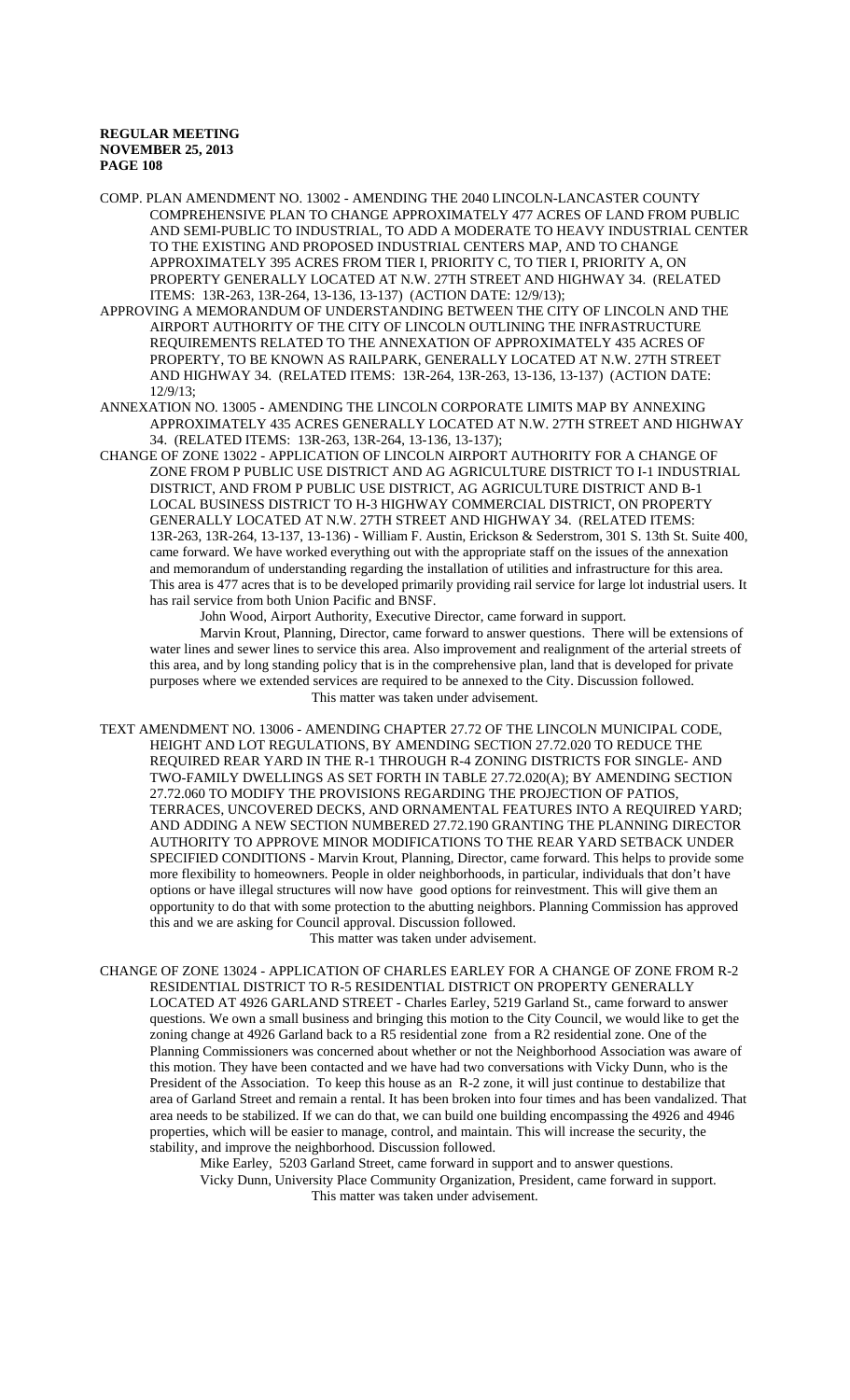VACATION NO. 12007 - VACATING THE EAST-WEST ALLEY BETWEEN S. 1ST AND S. 2ND STREETS AND BETWEEN N AND O STREETS; VACATING N STREET BETWEEN S. 1ST AND S. 2ND STREET AND VACATING THE WEST 14 FEET OF S. 2ND STREET BETWEEN O AND M STREETS - Marvin Krout, Planning Director, came forward. The Fire Department contacted City Planning regarding future expansion of their fire station and the possibility of vacating the street right-of-way to enable them to do that in the future. The abutting property owners are LES, with a Substation to the south, and two private property owners to the west of N street. They all agreed to vacate the one block of N Street that is not needed for the public or other purposes, also  $2<sup>nd</sup>$  street is 100 ft wide which is not our standard, so we can vacate 14 feet on either side and still have a standard commercial street. This accomplishes all the purposes. The property owners have submitted their payments to City Clerk.

This matter was taken under advisement.

APPROVING A SUBLEASE AGREEMENT BETWEEN THE NEBRASKA DEPARTMENT OF ADMINISTRATIVE SERVICES ON BEHALF OF THE NEBRASKA DEPARTMENT OF EDUCATION VOCATIONAL REHABILITATION SERVICES AND THE CITY OF LINCOLN FOR THE SUBLEASE BY NEBRASKA DEPARTMENT OF ADMINISTRATIVE SERVICES OF 160 SOUARE FEET OF SPACE AT 1111 O STREET, SUITE 205, FOR PURPOSES OF WORKFORCE INVESTMENT ACT SERVICES AND THE AMERICAN JOB CENTER FOR A FOUR YEAR TERM OF OCTOBER 1, 2013 THROUGH SEPTEMBER 30, 2017 - David Landis, Urban Development, came forward. This is actually the second time you've seen this lease. The first time it was executed but the State said that they needed to have someone else sign the lease for them. It got sent back and we had to redo this again. This is for 160 square feet, rented at 12 dollars a year, we are asking for this first of two leases, there is a seconded one for the Department of Labors Office and Employment of Insurance, which will be coming up next. Discussion followed.

This matter was taken under advisement.

APPROVING A SUBLEASE AGREEMENT BETWEEN THE NEBRASKA DEPARTMENT OF ADMINISTRATIVE SERVICES ON BEHALF OF THE NEBRASKA DEPARTMENT OF LABOR, OFFICE OF UNEMPLOYMENT INSURANCE AND THE CITY OF LINCOLN FOR THE SUBLEASE BY NEBRASKA DEPARTMENT OF ADMINISTRATIVE SERVICES OF 53.75 SQUARE FEET OF SPACE AT 1111 O STREET, SUITE 205, FOR PURPOSES OF WORKFORCE INVESTMENT ACT SERVICES AND THE AMERICAN JOB CENTER FOR A FOUR YEAR TERM OF OCTOBER 1, 2013 THROUGH SEPTEMBER 30, 2017 - Dave Landis, Urban Development, came forward. This is for 53 square feet, the entire annual lease is for about \$640 dollars and we are asking for Council approval for this lease. Discussion followed.

This matter was taken under advisement.

DECLARING THE OFFICIAL INTENT OF THE CITY OF LINCOLN, NEBRASKA TO REIMBURSE CERTAIN EXPENSES FROM THE PROCEEDS OF CITY OF LINCOLN, NEBRASKA CERTIFICATES OF PARTICIPATION IN CONNECTION WITH THE ACQUISITION, PURCHASE AND INSTALLATION OF LIGHT POLES - Steve Hubka, Finance Director, came forward. This is something that we have done every year for a number of years now. It is to issue Certificates of Participation, which is a type of bonding mechanism, for the City to finance our street light system. This particular resolution allows us to reimburse ourselves for expenses that we are currently incurring with proceeds of bond issues which we will do right after the first of the year. This is a very effective way we have financed our street light system. The good news is we have older bond issues that will be retiring in the next couple of years. The debt service from those particular bond issues will not cause us to incur any further expenses in the budget for future years.

This matter was taken under advisement.

COMP. PLAN CONFORMANCE NO. 13010 - APPROVING THE YOLANDE AVENUE REDEVELOPMENT PLAN TO ADD "PROJECT 1" FOR THE REDEVELOPMENT OF TWO PARCELS ON THE SOUTH SIDE OF YOLANDE AVENUE COMMONLY KNOWN AS 1735 AND 1801 YOLANDE AVENUE, FOR A 100,000 SQ. FT. BUILDING WITH APPROXIMATELY 30,000 SQ. FT. OF MANUFACTURING, 30,000 SQ. FT. OF WAREHOUSE SPACE AND 40,000 SQ. FT OF OFFICE SPACE IN THE AREA GENERALLY BOUNDED BY N. 14TH STREET TO N. 24TH STREET BETWEEN CORNHUSKER HIGHWAY AND SALT CREEK - David Landis, Urban Development, came forward. This is a manufacturing company that is out on Yolande street. A year and a half ago they constructed a corporate headquarters, and what they have asked of us was to allow to use TIFF proceeds to simply rework Yolande and 21st Street. They now want to build a 100,000 square foot building for storage, office, and manufacturing. They currently have 8 lines of production and want to double that to 16 lines at this location. The expansion will need about 10 million dollars and they do anticipate to discuss using TIFF funds for demolition. The expansion retains an existing business and utilizes and upgrades an existing infrastructure. They are a primary employer bringing money into the City. Discussion followed. Sam Featherston, 1821 Yolande Ave, P.C.E. came forward in support.

This matter was take under advisement.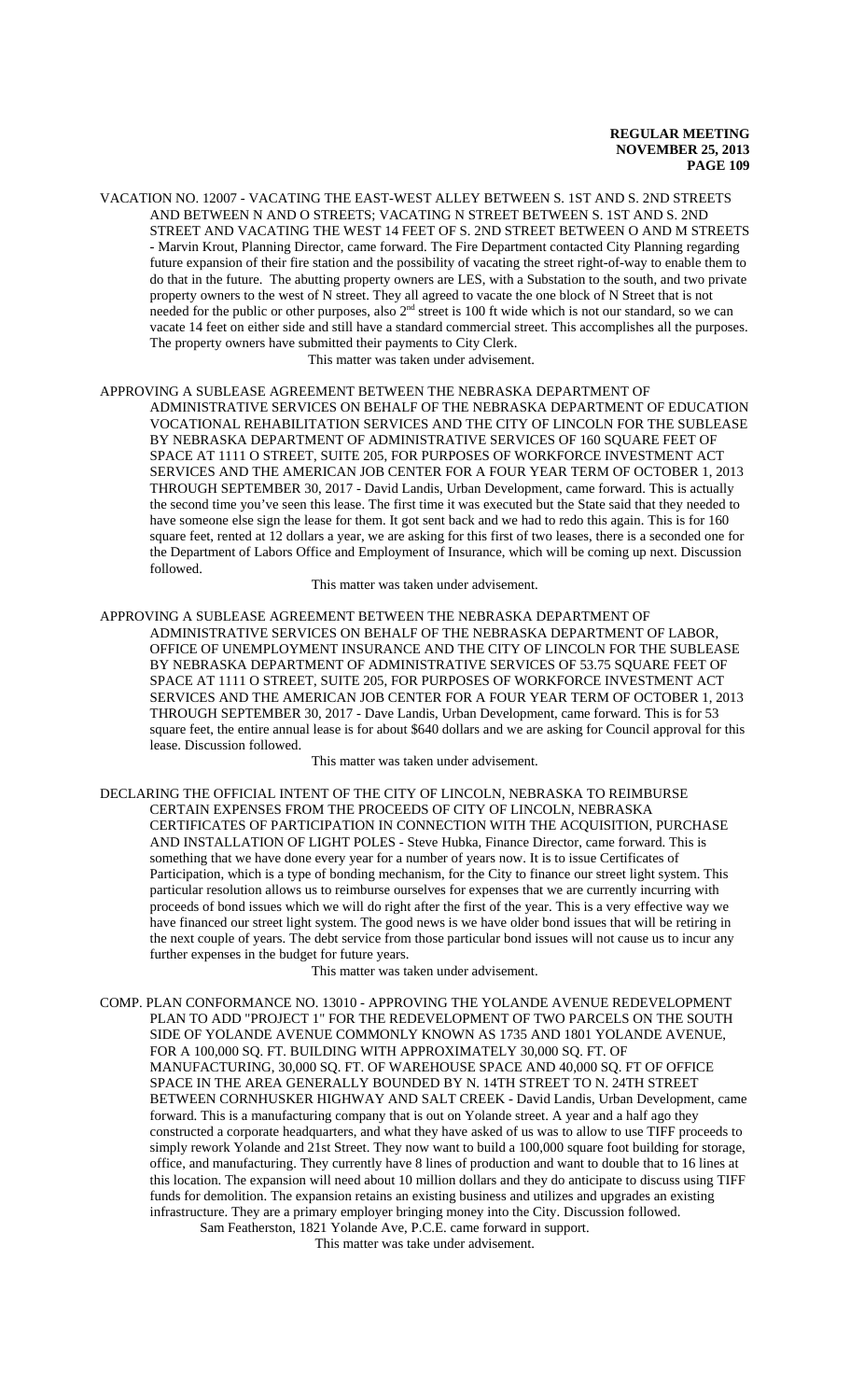CREATING SPECIAL ASSESSMENT RE-PAVING DISTRICT NO. 158 FOR THE PURPOSE OF RECONSTRUCTING PORTIONS OF 66TH ST., ALMIRA LANE, MARCUS RD., AND ANNS CT. WITHIN THE COUNTRY MEADOWS HOMEOWNERS ASSOCIATION BOUNDARIES, AND ASSESSING THE COSTS THEREOF AGAINST THE BENEFITTED PROPERTIES. (10/7/13 - ACTION DELAYED WITH CONT'D PUBLIC HEARING FOR 3 WEEKS TO 10/28/13) (10/21/13 - ACTION DELAYED WITH CONT'D PUBLIC HEARING TO 11/4/13) (10/21/13 - ACTION DELAYED WITH CONT'D PUBLIC HEARING TO 12/9/13) - Miki Esposito, Public Works and Utilities Director, came forward. We would like to request a relaxation from the State to look into whether we can reduce the standards for the roads out in Country Meadows. That meeting is set to occur in January. We need the time to have them review this and make a decision and in conjunction with that, we would also be proceeding on a waiver of our design standards. The neighborhood is aware and they have received notice prior to the article in the Lincoln Journal Star. Discussion followed.

This matter was taken under advisement.

# **COUNCIL ACTION**

#### **REPORTS OF CITY OFFICERS**

AMENDING RESOLUTION NO. A-87210 FOR THE AIR QUALITY PROGRAM GRANT (105 FUNDS) TO EXTEND THE TERM OF THE GRANT FROM SEPTEMBER 30, 2013 TO DECEMBER 31, 2013 - CLERK read the following resolution, introduced by Roy Christensen, who moved its adoption:<br>A-87660 BE IT RESOLVED by the City Council of the City of Lincoln, Nebraska: BE IT RESOLVED by the City Council of the City of Lincoln, Nebraska:

That the attached Workplan Amendment Number Two to the Agreement between the City of Lincoln on behalf of the Lincoln-Lancaster County Health Department and the Nebraska Department of Environmental Quality for the Health Department's Air Quality Program 105 Grant Workplan, to extend the term from September 30, 2013 to December 31, 2013, in accordance with the terms, conditions and assurances contained in said Amendment to the Agreement, which is attached hereto as Exhibit "A", is hereby approved and the Mayor is hereby authorized to execute said Amendment on behalf of the City. The City Clerk is directed to return one executed copy of the Workplan Amendment No. 2 to Judy

Halstead, Director of the Lincoln-Lancaster County Health Department.

#### Introduced by Roy Christensen

Seconded by Camp and carried by the following vote: AYES: Camp, Christensen, Cook, Emery, Eskridge, Fellers, Gaylor Baird; NAYS: None.

APPOINTING JOE RUPP TO THE CITY PERSONNEL BOARD FOR A TERM EXPIRING JUNE 22, 2018 - CLERK read the following resolution, introduced by Roy Christensen, who moved its adoption:

A-87661 BE IT RESOLVED by the City Council of the City of Lincoln, Nebraska:

That the appointment of Joe Rupp to the City Personnel Board for a term expiring June 22, 2018 is hereby approved.

Introduced by Roy Christensen

Seconded by Camp and carried by the following vote: AYES: Camp, Christensen, Cook, Emery, Eskridge, Fellers, Gaylor Baird; NAYS: None.

APPOINTING PAT KAHM TO THE CITY PERSONNEL BOARD FOR A TERM EXPIRING JUNE 22, 2016 - CLERK read the following resolution, introduced by Roy Christensen, who moved its adoption:<br>A-87662 BE IT RESOLVED by the City Council of the City of Lincoln, Nebraska:

BE IT RESOLVED by the City Council of the City of Lincoln, Nebraska:

That the appointment of Pat Kahm to the City Personnel Board for a term expiring June 22, 2016 is hereby approved.

#### Introduced by Roy Christensen

Seconded by Camp and carried by the following vote: AYES: Camp, Christensen, Cook, Emery, Eskridge, Fellers, Gaylor Baird; NAYS: None.

APPOINTING KENT MATTSON TO THE CITY PERSONNEL BOARD FOR A TERM EXPIRING JUNE 22, 2015 - CLERK read the following resolution, introduced by Roy Christensen, who moved its adoption:

A-87663 BE IT RESOLVED by the City Council of the City of Lincoln, Nebraska:

That the appointment of Kent Mattson to the City Personnel Board for a term expiring June 22, 2015 is hereby approved. Introduced by Roy Christensen

Seconded by Camp and carried by the following vote: AYES: Camp, Christensen, Cook, Emery, Eskridge, Fellers, Gaylor Baird; NAYS: None.

CLERK'S LETTER AND MAYOR'S APPROVAL OF RESOLUTIONS AND ORDINANCES PASSED BY THE CITY COUNCIL ON NOVEMBER 18, 2013 - CLERK presented said report which was placed on file in the office of the City Clerk. **(27-1)**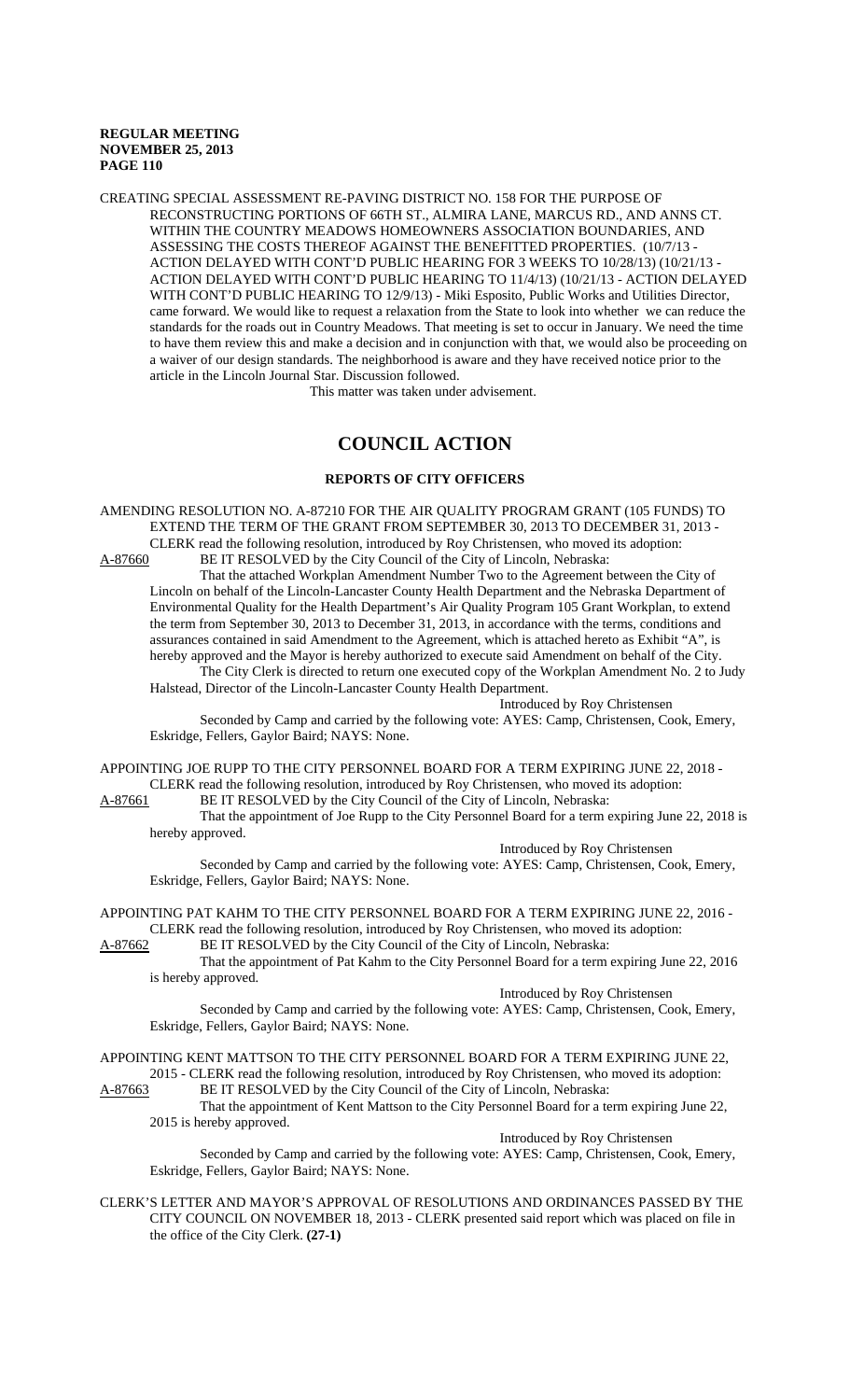#### **PETITIONS & COMMUNICATIONS**

SETTING THE HEARING DATE OF MONDAY, DECEMBER 9, 2013 AT 3:00 P.M. FOR THE APPLICATION OF MOMO FOOD SERVICE LLC DBA MOMO PIZZERIA & RISTORANTE FOR A CLASS C LIQUOR LICENSE LOCATED AT 7701 PIONEERS BLVD - CLERK read the following resolution, introduced by Jon Cook, who moved its adoption:

A-87664 BE IT RESOLVED by the City Council, of the City of Lincoln, that a hearing date is hereby set for Monday, December 9, 2013, at 3:00 p.m. or as soon thereafter as possible in the City Council Chambers, County-City Building, 555 S. 10th St., Lincoln, NE for the application of MoMo Food Service LLC dba MoMo Pizzeria & Ristorante for a Class C liquor license located at 7701 Pioneers Blvd. If the Police Dept. is unable to complete the investigation by said time, a new hearing date will be

set.

#### Introduced by Jon Camp

Seconded by Christensen and carried by the following vote: AYES: Camp, Christensen, Cook, Emery, Eskridge, Fellers, Gaylor Baird; NAYS: None.

- SETTING THE HEARING DATE OF MONDAY, DECEMBER 9, 2013 AT 3:00 P.M. FOR THE APPLICATION OF IVBAR INC. DBA HIDEAWAY LOUNGE FOR A CLASS C LIQUOR LICENSE LOCATED AT 3323 ½ S.13TH STREET - CLERK read the following resolution, introduced by Jon Cook, who moved its adoption:<br>A-87665 I
- BE IT RESOLVED by the City Council, of the City of Lincoln, that a hearing date is hereby set for Monday, December 9, 2013, at 3:00 p.m. or as soon thereafter as possible in the City Council Chambers, County-City Building, 555 S. 10th St., Lincoln, NE for the application of IVBAR Inc. dba Hideaway Lounge for a Class C liquor license located at 3233 ½ S. 13th Street.
	- If the Police Dept. is unable to complete the investigation by said time, a new hearing date will be set. Introduced by Jon Camp

Seconded by Christensen and carried by the following vote: AYES: Camp, Christensen, Cook, Emery, Eskridge, Fellers, Gaylor Baird; NAYS: None.

SETTING THE HEARING DATE OF MONDAY, DECEMBER 9, 2013 AT 3:00 P.M. FOR THE APPLICATION OF BLUE MANGO HOLDINGS LLC DBA BLUE MANGO FOR A CLASS C LIQUOR LICENSE LOCATED AT 221 S. 9TH STREET - CLERK read the following resolution, introduced by Jon Cook, who moved for its adoption:

A-87666 BE IT RESOLVED by the City Council, of the City of Lincoln, that a hearing date is hereby set for Monday, December 9, 2013, at 3:00 p.m. or as soon thereafter as possible in the City Council Chambers, County-City Building, 555 S. 10th St., Lincoln, NE for the application of Blue Mango Holdings LLC dba Blue Mango for a Class C liquor license located at 221 S. 9th Street.

If the Police Dept. is unable to complete the investigation by said time, a new hearing date will be set.

Introduced by Jon Cook

Seconded by Christensen and carried by the following vote: AYES: Camp, Christensen, Cook, Emery, Eskridge, Fellers, Gaylor Baird.

SETTING THE HEARING DATE OF MONDAY, DECEMBER 9, 2013 AT 3:00 P.M. FOR THE APPLICATION OF TAVERNS AND BARS DBA SUN VALLEY BAR AND GRILL FOR A CLASS C LIQUOR LICENSE LOCATED AT 300 WEST P STREET - Clerk read the following resolution, introduced by Jon Cook, who moved for its adoption:

A-87667 BE IT RESOLVED by the City Council, of the City of Lincoln, that a hearing date is hereby set for Monday, December 9, 2013, at 3:00 p.m. or as soon thereafter as possible in the City Council Chambers, County-City Building, 555 S. 10th St., Lincoln, NE for the application of Taverns and Bars LLC dba Sun Valley Bar and Grill for a Class C liquor license located at 300 West P Street.

If the Police Dept. is unable to complete the investigation by said time, a new hearing date will be set.

Introduced by Jon Cook

Seconded by Christensen and carried by the following vote: AYES: Camp, Christensen, Cook, Emery, Eskridge, Fellers, Gaylor Biard.

### PLACED ON FILE IN THE OFFICE OF THE CITY CLERK:

Administrative Amendment No. 13068 to Final Plat No. 99020, approved by the Planning Director on November 12, 2013, requested by University of Nebraska Foundation, to extend the time for two years to install sidewalks for University of Nebraska Technology Park 1st Addition. The improvements shall be completed by October 30, 2015. Property is generally located at NW. 1st St. and Highland Blvd.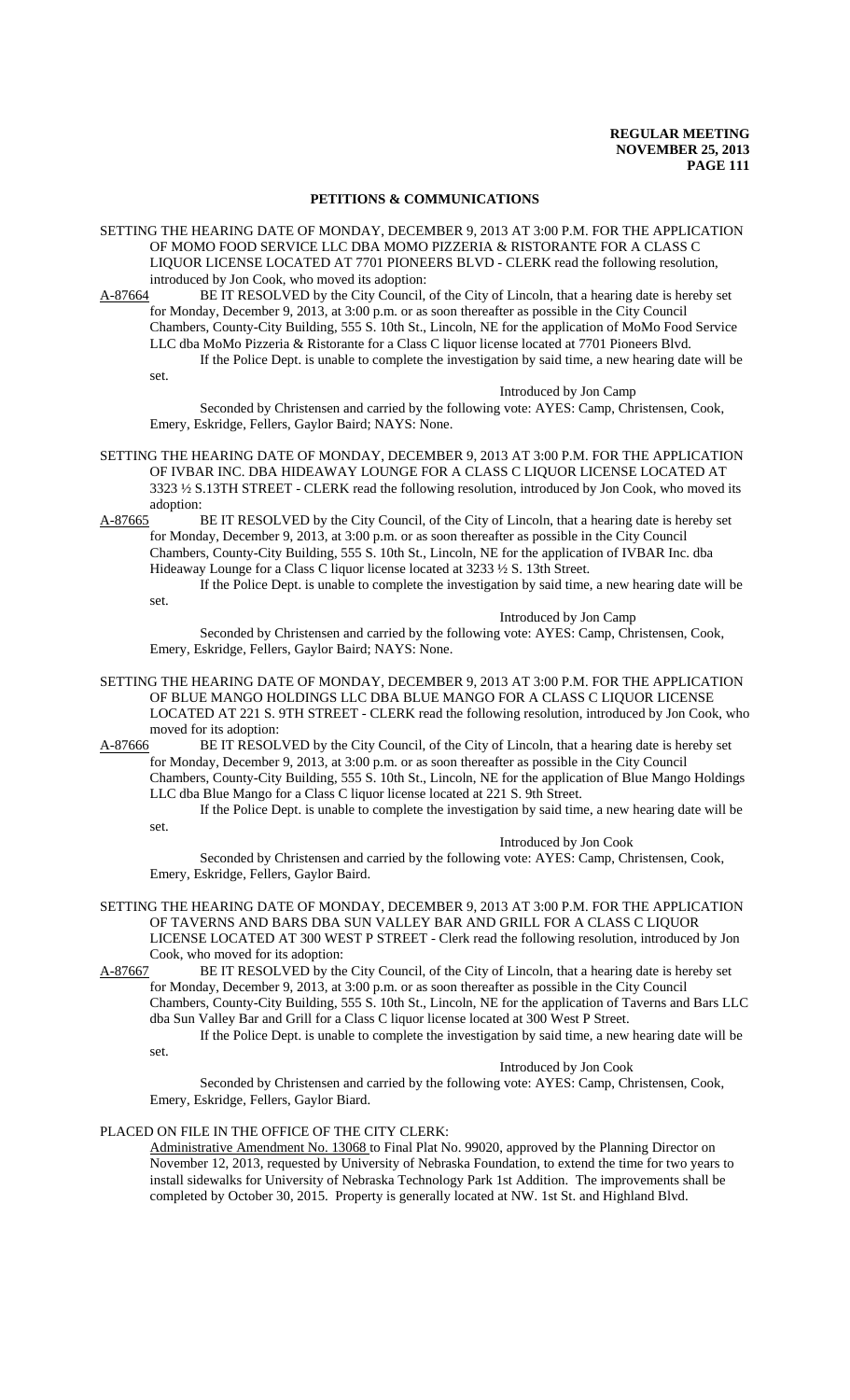Administrative Amendment No. 13048 to Use Permit No. 154D, Wilderness Hills Commercial Center, approved by the Planning Director on November 6, 2013, requested by Olsson Associates, to revise lot numbers; reduce the overall square footage of Lots 5-7, 20, 21 & 23 from 36,200 square feet to 35,150 square feet and increase the square footage for Lot 1 to 18, 000 square feet of commercial and create Lot 24 with 37,500 square feet for office/medical office, on property generally located at S. 27th St. and Yankee Hill Rd.

Administrative Amendment No. 13078 to Use Permit No. 04006A, Baron's Ridge, approved by the Planning Director on November 8, 2013, requested by ESP, Inc., to revise the building envelope and add 6 parking stalls, on property generally located at NW. 1st St. and W. Highland Blvd.

#### REFERRALS TO THE PLANNING DEPARTMENT:

Change of Zone No. 13025 requested by Advanced Chiropractic Solutions, from R-2 Residential District to R-T Residential Transition District, on property legally described as Lots 22, 23, and 24, Block 2, Barnes Addition to Lincoln, located in the NE 1/4 of Section 2-9-6, Lancaster County, Nebraska, generally located at S. 11th Street and High Street. The Planning Commission action is a recommendation to the City Council.

Special Permit No. 13052 requested by Keith Dubas, for the expansion of a nonconforming use to allow the reconstruction of an existing garage on property legally described as the south 72 feet of Lot 7, Block 185, Lincoln Original, located in the SW 1/4 of Section 25-10-6, Lincoln, Lancaster County, Nebraska, located at 1044 Goodhue Boulevard. The Planning Commission action is recommendation to the City Council. Special Permit No. 13053 requested by Donald Arena, for the expansion of a nonconforming use, to allow the expansion of a sexually oriented live entertainment establishment on property legally described as Lot 4, Block 22, Lavenders Addition, located in the NW 1/4 of Section 25-10-6, Lincoln, Lancaster County, Nebraska, located at 1823 O Street. The Planning Commission action is final, unless appealed to the City Council.

Use Permit No. 13010 requested by Advanced Chiropractic Solutions, to allow a medical office building and waivers to setbacks on property legally described as Lots 22, 23, and 24, Block 2, Barnes addition to Lincoln, located in the NE 1/4 of Section 2-9-6, Lincoln, Lancaster County, Nebraska, generally located at South 11th Street and High Street (3145 S. 11th Street). The Planning Commission action is a recommendation to the City Council.

APPEAL of the Planning Director Denial of Administrative Amendment No. 13075 to Special Permit No. 07041 requested by Vladimir Gorelyy and Nataliya Chorna, Fox Trail Estates Community Unit Plan, to reduce the side yard setback from 60 feet to 10 feet on the north side of Outlot D in the fox Trail Estates Community Unit Plan, on property legally described as Outlot D, Block 3, Fox Trail Estates Addition, located in the NE 1/4 of Section 13-9-5, Lancaster County, Nebraska, generally located at S.W. 56th Street and W. Old Cheney Road. The Planning Commission action is final, unless appealed to the City Council.

#### **LIQUOR RESOLUTIONS**

APPLICATION OF DUGGAN'S PUB INC. DBA OLD PUB FOR A CHANGE OF LOCATION OF THEIR EXISTING CLASS C LIQUOR LICENSE FROM 408 SOUTH 11TH STREET TO 420 SOUTH 11TH STREET - PRIOR TO READING:<br>FELLERS Moved to waive the Counc

Moved to waive the Council Rules for this item to have Public Hearing and Action on this date. Seconded by Camp and carried by the following vote: AYES: Camp, Christensen, Cook, Emery,

Eskridge, Fellers, Gaylor Baird; NAYS: None.<br>CLERK Read the following resolution, introdu Read the following resolution, introduced by Jon Camp, who moved its adoption for approval: A-87668 BE IT RESOLVED by the City Council of the City of Lincoln, Nebraska:

That after hearing duly had as required by law, consideration of the facts of this application, the Nebraska Liquor Control Act, including Neb. Rev. Stat. § 53-129, and the pertinent City ordinances, the City Council recommends that the application of Duggan's Pub Inc. dba Old Pub to move its presently licensed premises and existing Class "C" liquor license from 408 South 11th Street to 420 South 11th Street Lincoln, Nebraska, be approved with the condition that the premises complies in every respect with all City and State regulations.

BE IT FURTHER RESOLVED that the City Clerk is directed to transmit a copy of this resolution to the Nebraska Liquor Control Commission.

#### Introduced by Jon Camp

Seconded by Emery and carried by the following vote: AYES: Camp, Christens, Cook, Emery, Eskridge, Fellers, Gaylor Baird; NAYS: None.

# **ORDINANCES - 2ND READING & RELATED RESOLUTIONS (as required)**

CREATING SPECIAL ASSESSMENT WATER DISTRICT NO. 1204 1205 FOR THE PURPOSE OF CONSTRUCTING AN 8-INCH DIAMETER WATER MAIN IN W. PROSPECTOR CT. FROM S. FOLSOM STREET TO S.W. 6TH STREET, A 6-INCH DIAMETER WATER MAIN IN S.W. 6TH STREET FROM W. PROSPECTOR CT. TO APPROXIMATELY 400 FEET SOUTH OF W. HIGH STREET, AND A 6-INCH DIAMETER WATER MAIN IN W. HIGH STREET FROM S. FOLSOM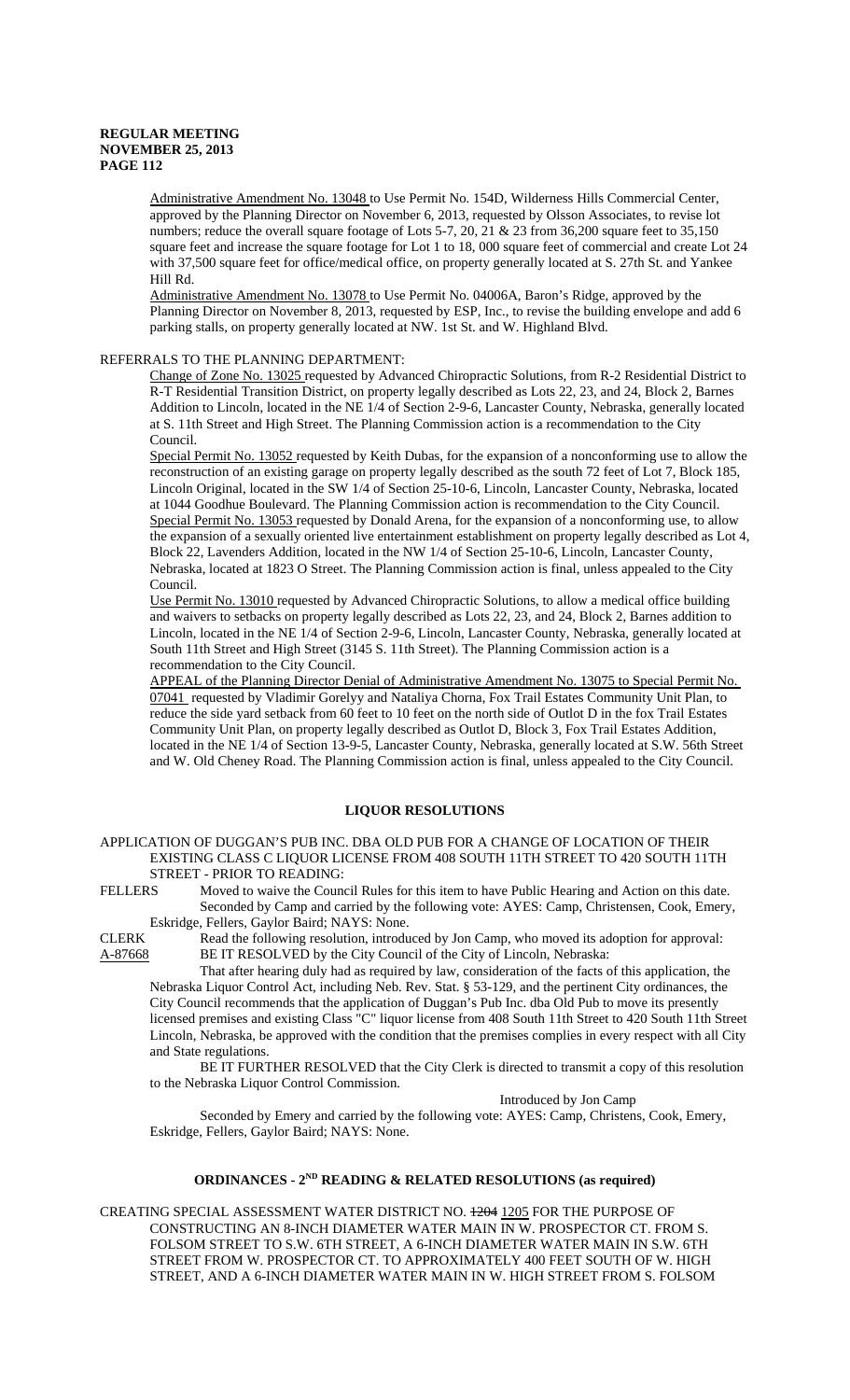STREET TO S.W. 6TH STREET, AND ASSESSING THE COSTS THEREOF AGAINST THE BENEFITTED PROPERTY - CLERK read an ordinance, introduced by Roy Christensen, creating Water District No. **1204 1205**, designating the real estate to be benefitted, providing for assessment of the costs of the improvements constructed therein, providing for the acquisition of easements and additional right-ofway, if necessary, and repealing all ordinances or parts of ordinances in conflict herewith, the second time.

- COMP. PLAN AMENDMENT NO. 13002 AMENDING THE 2040 LINCOLN-LANCASTER COUNTY COMPREHENSIVE PLAN TO CHANGE APPROXIMATELY 477 ACRES OF LAND FROM PUBLIC AND SEMI-PUBLIC TO INDUSTRIAL, TO ADD A MODERATE TO HEAVY INDUSTRIAL CENTER TO THE EXISTING AND PROPOSED INDUSTRIAL CENTERS MAP, AND TO CHANGE APPROXIMATELY 395 ACRES FROM TIER I, PRIORITY C, TO TIER I, PRIORITY A, ON PROPERTY GENERALLY LOCATED AT N.W. 27TH STREET AND HIGHWAY 34. (RELATED ITEMS: 13R-263, 13R-264, 13-136, 13-137) - CLERK read a resolution, introduced by Roy Christensen, whereas, the Planning Director, on behalf of the Lincoln Airport Authority, has made application to amend the 2040 Lincoln-Lancaster County Comprehensive Plan to change the land use designation in the Lancaster County Future Land Use Plan and the Lincoln Area Future Land Use Plan from Public and Semi Public to Industrial on approximately 477 acres of land generally located south of U.S. Highway 34 and N.W. 31<sup>st</sup> Street to add a Moderate to Heavy Industrial Center to Existing and Proposed Industrial Centers map, and to change approximately 395 acres from Tier I Priority C to Tier I Priority A and to make associated amendments to the Comprehensive Plan, the second time.
- APPROVING A MEMORANDUM OF UNDERSTANDING BETWEEN THE CITY OF LINCOLN AND THE AIRPORT AUTHORITY OF THE CITY OF LINCOLN OUTLINING THE INFRASTRUCTURE REQUIREMENTS RELATED TO THE ANNEXATION OF APPROXIMATELY 435 ACRES OF PROPERTY, TO BE KNOWN AS RAILPARK, GENERALLY LOCATED AT N.W. 27TH STREET AND HIGHWAY 34. (RELATED ITEMS: 13R-264, 13R-263, 13-136, 13-137) - CLERK read a resolution, introduced by Roy Christensen, the Memorandum of Understanding ( Annexation of Railpark), which is attached hereto, marked as Attachment "A" and made a part hereof by reference, between the City of Lincoln, Nebraska and the Airport Authority of the City of Lincoln, Nebraska outlining certain conditions and understandings relating to the annexation of approximately 435 acres of property generally located at N. W.  $27<sup>th</sup>$  Street and Highway 34, is approved, the second time.
- ANNEXATION NO. 13005 AMENDING THE LINCOLN CORPORATE LIMITS MAP BY ANNEXING APPROXIMATELY 435 ACRES GENERALLY LOCATED AT N.W. 27TH STREET AND HIGHWAY 34. (RELATED ITEMS: 13-136, 13-137, 13R-263, 13R-264) - CLERK read an ordinance, introduced by Roy Christensen, annexing and including the below described land as part of the City of Lincoln, Nebraska and amending the corporate Limits Map attached to and made a part of Ordinance No. 18208, to reflect the extension of the corporate limits boundary of the City of Lincoln, Nebraska established and shown thereon, the second time.
- CHANGE OF ZONE 13022 APPLICATION OF LINCOLN AIRPORT AUTHORITY FOR A CHANGE OF ZONE FROM P PUBLIC USE DISTRICT AND AG AGRICULTURE DISTRICT TO I-1 INDUSTRIAL DISTRICT, AND FROM P PUBLIC USE DISTRICT, AG AGRICULTURE DISTRICT AND B-1 LOCAL BUSINESS DISTRICT TO H-3 HIGHWAY COMMERCIAL DISTRICT, ON PROPERTY GENERALLY LOCATED AT N.W. 27TH STREET AND HIGHWAY 34. (RELATED ITEMS: 13-137, 13-136, 13R-263, 13R-264) - CLERK read an ordinance, introduced by Roy Christensen, amending the Lincoln Zoning District Maps adopted by reference and made a part of Title 27 of the Lincoln Municipal Code, pursuant to Section 27.05.020 of the Lincoln Municipal Code, by changing the boundaries of the districts established and shown thereon, the second time.
- TEXT AMENDMENT NO. 13006 AMENDING CHAPTER 27.72 OF THE LINCOLN MUNICIPAL CODE, HEIGHT AND LOT REGULATIONS, BY AMENDING SECTION 27.72.020 TO REDUCE THE REQUIRED REAR YARD IN THE R-1 THROUGH R-4 ZONING DISTRICTS FOR SINGLE- AND TWO-FAMILY DWELLINGS AS SET FORTH IN TABLE 27.72.020(A); BY AMENDING SECTION 27.72.060 TO MODIFY THE PROVISIONS REGARDING THE PROJECTION OF PATIOS, TERRACES, UNCOVERED DECKS, AND ORNAMENTAL FEATURES INTO A REQUIRED YARD; AND ADDING A NEW SECTION NUMBERED 27.72.190 GRANTING THE PLANNING DIRECTOR AUTHORITY TO APPROVE MINOR MODIFICATIONS TO THE REAR YARD SETBACK UNDER SPECIFIED CONDITIONS - CLERK read an ordinance, introduced by Roy Christensen, amending Chapter 27.72 of the Lincoln Municipal Code, Height and Lot Regulations, by amending Section 27.72.020 to reduce the required rear yard in the R-1 through R-4 zoning districts for single- and two-family dwellings as set forth in Table 27.72.020(a); by amending Section 27.72.060 to modify the provisions regarding the projection of patios, terraces, uncovered decks, and ornamental features into a required yard; adding a new modifications to the rear yard setback under specified conditions; and repealing Sections 27.72.020 and 27.72.060 of the Lincoln Municipal Code as hitherto existing, the second time.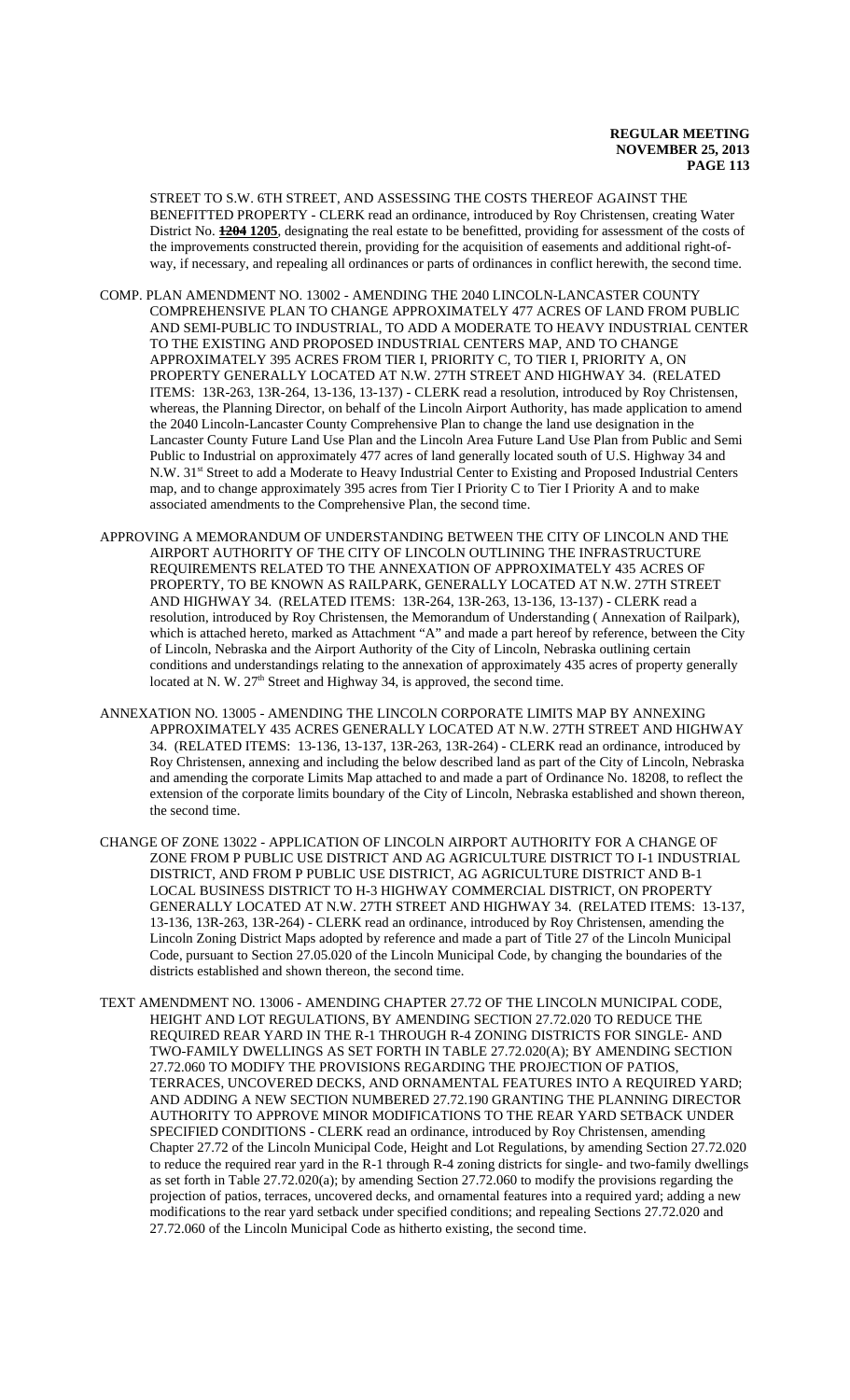- CHANGE OF ZONE 13024 APPLICATION OF CHARLES EARLEY FOR A CHANGE OF ZONE FROM R-2 RESIDENTIAL DISTRICT TO R-5 RESIDENTIAL DISTRICT ON PROPERTY GENERALLY LOCATED AT 4926 GARLAND STREET - CLERK read an ordinance, introduced by Roy Christensen, amending the Lincoln Zoning District Maps adopted by reference and made a part of Title 27 of the Lincoln Municipal Code, pursuant to Section 27.05.020 of the Lincoln Municipal Code, by changing the boundaries of the districts established and shown thereon, the second time.
- VACATION NO. 12007 VACATING THE EAST-WEST ALLEY BETWEEN S. 1ST AND S. 2ND STREETS AND BETWEEN N AND O STREETS; VACATING N STREET BETWEEN S. 1ST AND S. 2ND STREET AND VACATING THE WEST 14 FEET OF S. 2ND STREET BETWEEN O AND M STREETS - CLERK read an ordinance, introduced by Roy Christensen, vacating the east-west alley between South 1st Street and South 2nd Street, and between N Street and O Street; vacating N Street between south 1st Street and South 2nd Street; and vacating the west 14 feet of South 2nd Street between O Street and M Street and retaining title thereto in the City of Lincoln, Lancaster County, Nebraska, the second time.
- APPROVING A SUBLEASE AGREEMENT BETWEEN THE NEBRASKA DEPARTMENT OF ADMINISTRATIVE SERVICES ON BEHALF OF THE NEBRASKA DEPARTMENT OF EDUCATION VOCATIONAL REHABILITATION SERVICES AND THE CITY OF LINCOLN FOR THE SUBLEASE BY NEBRASKA DEPARTMENT OF ADMINISTRATIVE SERVICES OF 160 SQUARE FEET OF SPACE AT 1111 O STREET, SUITE 205, FOR PURPOSES OF WORKFORCE INVESTMENT ACT SERVICES AND THE AMERICAN JOB CENTER FOR A FOUR YEAR TERM OF OCTOBER 1, 2013 THROUGH SEPTEMBER 30, 2017 - CLERK read an ordinance, introduced by Roy Christensen, accepting and approving a Sublease Agreement between the City of Lincoln, Nebraska and Nebraska Department of Administrative Services on behalf of the Nebraska Vocational Rehabilitation for the sublease of space at 1111 O Street, Suite 205, Lincoln, Lancaster county, Nebraska for a term of October 1, 2013 through September 30, 2017 whereby the City of Lincoln is subleasing space to Nebraska Department of Administrative Services on behalf of Nebraska Vocational Rehabilitation for the purposes of Workforce Investment Act Services and the American Job Center; and rescinding Ordinance No. 19925 passed on September 30, 2013, the second time.
- APPROVING A SUBLEASE AGREEMENT BETWEEN THE NEBRASKA DEPARTMENT OF ADMINISTRATIVE SERVICES ON BEHALF OF THE NEBRASKA DEPARTMENT OF LABOR, OFFICE OF UNEMPLOYMENT INSURANCE AND THE CITY OF LINCOLN FOR THE SUBLEASE BY NEBRASKA DEPARTMENT OF ADMINISTRATIVE SERVICES OF 53.75 SOUARE FEET OF SPACE AT 1111 O STREET, SUITE 205, FOR PURPOSES OF WORKFORCE INVESTMENT ACT SERVICES AND THE AMERICAN JOB CENTER FOR A FOUR YEAR TERM OF OCTOBER 1, 2013 THROUGH SEPTEMBER 30, 2017 - CLERK read an ordinance, introduced by Roy Christensen, accepting and approving a Sublease Agreement between the City of Lincoln, Nebraska and the State of Nebraska Department of Administrative Services on behalf of the Department of Labor, Office of Unemployment Insurance for the sublease of space at 1111 O Street, Lincoln, Lancaster County, Nebraska for a term of October 1, 2013 through September 30, 2017, where by the City of Lincoln is subleasing space to the Nebraska Department of Administrative Services on behalf of the Nebraska Department of Labor for the purposes of Workforce Investment Act Services and the American Job Center, the second time.

# **PUBLIC HEARING - RESOLUTIONS**

DECLARING THE OFFICIAL INTENT OF THE CITY OF LINCOLN, NEBRASKA TO REIMBURSE CERTAIN EXPENSES FROM THE PROCEEDS OF CITY OF LINCOLN, NEBRASKA CERTIFICATES OF PARTICIPATION IN CONNECTION WITH THE ACQUISITION, PURCHASE AND INSTALLATION OF LIGHT POLES - CLERK read the following resolution, introduced by Roy Christensen, who moved its adoption:

A-87669 A RESOLUTION DECLARING THE OFFICIAL INTENT OF THE CITY OF LINCOLN, NEBRASKA TO REIMBURSE CERTAIN EXPENSES IN CONNECTION WITH THE ACQUISITION, PURCHASE AND INSTALLATION OF LIGHT POLES AND RELATED EQUIPMENT FROM THE PROCEEDS OF CITY OF LINCOLN, NEBRASKA CERTIFICATES OF PARTICIPATION BE IT RESOLVED by the Council (the "Council") of the City of Lincoln, Nebraska (the "City")

as follows:

Section 1. Findings.

(a) The City has begun the acquisition and installation of light poles and related equipment for the lighting of streets (the "Project") in the current fiscal year to provide for the health, safety and welfare of its residents.

(b) Pursuant to Section 15-201.02, Reissue Revised Statutes of Nebraska, as amended ("Section 15-201.02"), the City is authorized to enter into installment contracts for the purchase of personal property, which contracts need not be restricted to a single year and may provide for the purchase of the property in installment payments to be paid over more than one fiscal year.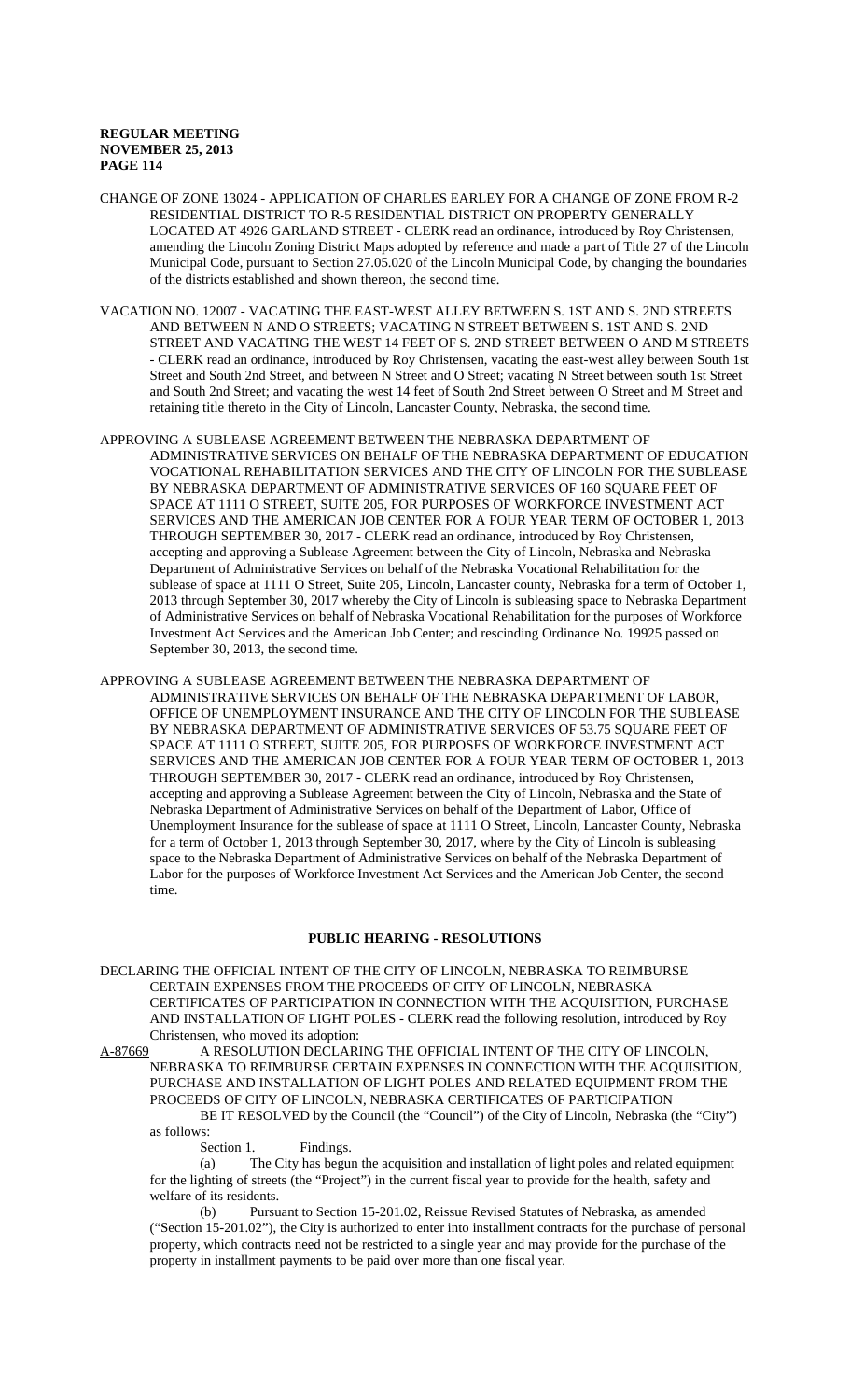(c) The City anticipates entering into a lease-purchase agreement (the "Lease Agreement") pursuant to its authority under Section 15-201.02 in connection with the Project to finance all or a portion of the costs of the Project through issuance, sale and delivery of Certificates of Participation in the Lease Agreement (the "COPs").

(d) The City anticipates incurring a portion of the costs of the Project prior to the issuance of the COPs and desires to preserve its ability to reimburse such costs under the provisions of the Internal Revenue Code of 1986, as amended (the "Code"), and the applicable regulations thereunder (the "Regulations").

(e) The Regulations govern the City's use of proceeds derived from the sale of the COPs to reimburse "original expenditures" made by the City prior to the authorization of the COPs. Specifically, the Code requires the City to declare its official intent to reimburse original expenditures made in furtherance of the Project not later than 60 days after payment of such original expenditures. The Code requires that tax-exempt obligations be issued, and a reimbursement allocation be made, from the proceeds of those obligations within 18-months after the later of the date the original expenditure is paid or the Project is placed in service or abandoned, but in no event more than three (3) years after the date the expenditure is paid.

It is necessary, desirable, advisable and in the best interests of the City that the requirements of the Regulations be satisfied to preserve the ability of the City to reimburse costs of the Project made by the City from and after the date of the passage and adoption of this Resolution from the proceeds of the COPs.

Section 2. Declaration of Intent and Related Matters.

(a) In accordance with the provisions of this Resolution and Section 1.150-2 of the Regulations, the Council hereby declares the official intent of the City to reimburse all or part of the costs of the Project through the execution and delivery of the Lease Agreement and the issuance of the COPs in connection therewith, the interest portion of which will be excludable from gross income for federal income tax purposes under Section 103 of the Internal Revenue Code of 1986, as amended. Prior to the execution and delivery of the Lease Agreement and the issuance of the COPs, the City is authorized to advance moneys in an amount not to exceed \$2,300,000 for the purposes hereinbefore described.

(b) Except for (i) expenditures to be paid or reimbursed from sources other than the COPs, (ii) "de minimus expenditures" defined under Section  $1.150-2(f)(1)$  of the Regulations, and (iii) "preliminary expenditures" defined under Section 1.150-2(f)(2) of the Regulations, no expenditures made in furtherance of the Project have been paid by the City more than 60 days prior to the adoption of this Resolution.

(c) Payments under the Lease Agreement constituting debt service on the COPs will be paid from the City's General Fund.

(d) The COPs will be issued in the amount, and upon the terms and conditions agreed to between or among the City, the lessor under the Lease Agreement and the purchaser(s) of the COPs, as authorized by the Council at a meeting held for such purpose.

(e) As of the date of this Resolution, there are no funds of the City reserved, allocated on a long-term basis or otherwise set aside (or reasonably expected to be reserved, allocated on a long-term basis or otherwise set aside) to provide permanent financing for the expenditures related to the Project, other than the contemplated issuance of the COPs.

Section 3. Authorizations.

(a) The Finance Director and the City Controller (each an "Authorized Officer") are hereby authorized to take any further action that is necessary to preserve the ability of the City to reimburse original expenditures made in furtherance of the Project from and after the date of the passage and adoption of this Resolution from the proceeds of the COPs.

(b) The Authorized Officers shall be, and each of them hereby is, authorized to execute on behalf of the City and to deliver any and all other instruments and documents including, but not limited to, such certificates or instruments as may be required under the terms of this Resolution necessary to be executed and delivered in connection with this Resolution and the approvals made hereby.

(c) An Authorized Officer shall be responsible for making the "reimbursement allocations" described in Section 1.150-2 of the Regulations by transferring the appropriate amount of COPs proceeds to the City accounts used to temporarily finance some or all of the Project. Each allocation must be evidenced by an entry on the official books of the City maintained for the Project and must specifically identify the original expenditure being reimbursed.

Section 4. Ratification. All acts and deeds heretofore done by any officer, employee or agent of the City, on behalf of the City, to preserve the City's ability to reimburse expenditures made in furtherance of the Project with the proceeds of the COPs are hereby ratified, confirmed and approved.

Section 5. Effective Dates. This Resolution will be in full force and effect from and after its passage and adoption by the Council and approval by the Mayor.

Section 6. Conflicting Resolutions Repealed. All resolutions of the Council, or parts thereof, in conflict with the provisions of this Resolution are, to the extent of such conflict, hereby repealed. Introduced by Roy Christensen

Seconded by Emery and carried by the following vote: AYES: Camp, Christensen, Cook, Emery, Eskridge, Fellers, Gaylor Baird; NAYS: None.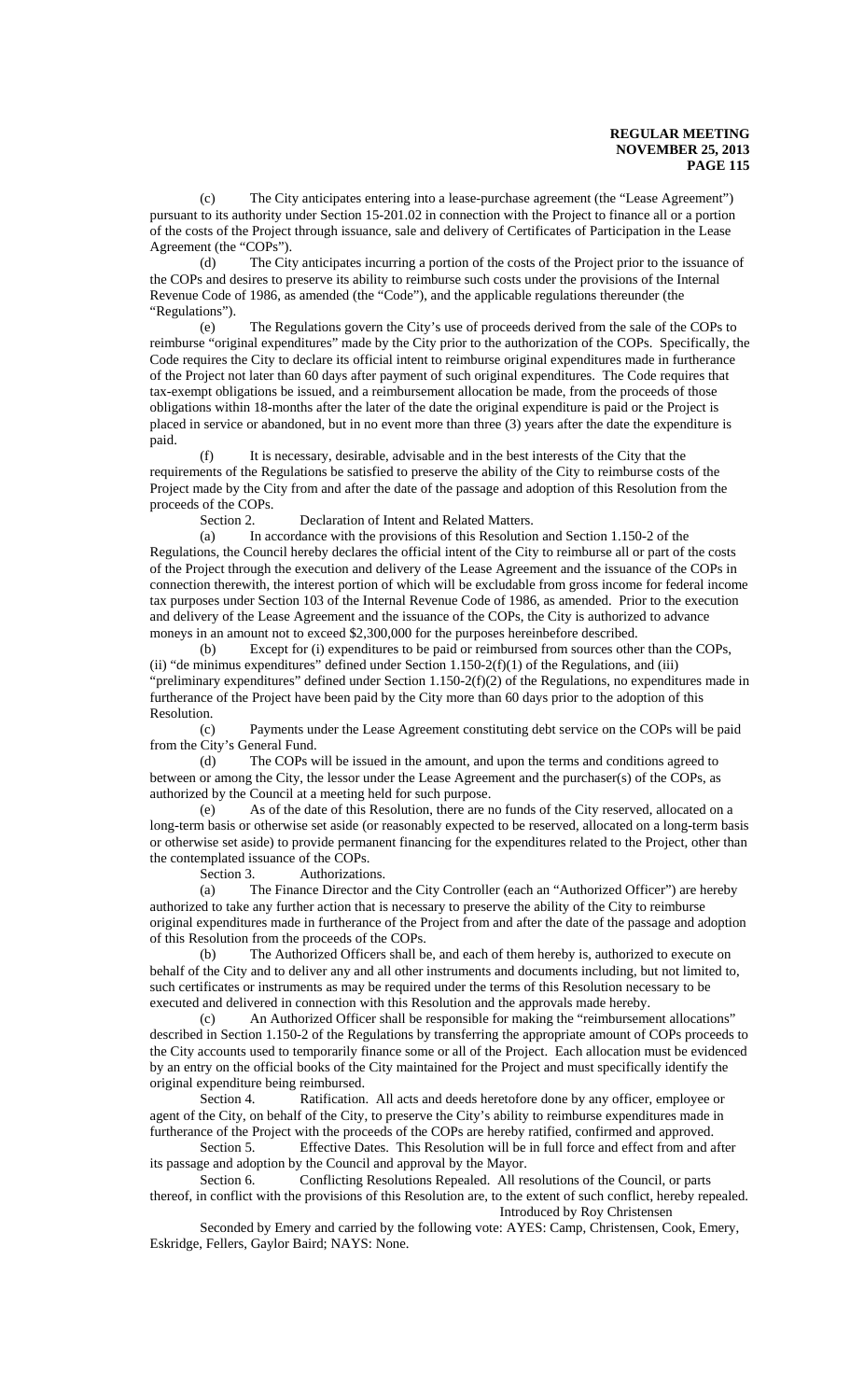COMP. PLAN CONFORMANCE NO. 13010 - APPROVING THE YOLANDE AVENUE REDEVELOPMENT PLAN TO ADD "PROJECT 1" FOR THE REDEVELOPMENT OF TWO PARCELS ON THE SOUTH SIDE OF YOLANDE AVENUE COMMONLY KNOWN AS 1735 AND 1801 YOLANDE AVENUE, FOR A 100,000 SQ. FT. BUILDING WITH APPROXIMATELY 30,000 SQ. FT. OF MANUFACTURING, 30,000 SQ. FT. OF WAREHOUSE SPACE AND 40,000 SQ. FT OF OFFICE SPACE IN THE AREA GENERALLY BOUNDED BY N. 14TH STREET TO N. 24TH STREET BETWEEN CORNHUSKER HIGHWAY AND SALT CREEK - CLERK read the following resolution, introduced by Roy Christensen, who moved its adoption:<br>A-87670 WHEREAS, the City Council on June 27, 2011,

WHEREAS, the City Council on June 27, 2011, adopted Resolution No. A-86390 finding an area generally bounded by Cornhusker Highway and Salt Creek, from approximately North 14th Street at the west boundary to approximately North 24th Street at the east boundary to be blighted and substandard as defined in the Nebraska Community Development Law (Neb. Rev. Stat. § 18-2101, et seq. as amended) and in need of redevelopment; and

WHEREAS, the City Council has previously adopted the Yolande Avenue Redevelopment Plan (hereinafter the "Yolande Avenue Redevelopment Plan" or "Plan") including plans for various redevelopment projects within said blighted and substandard area in accordance with the requirements and procedures of the Nebraska Community Development Law; and now desires to modify the Plan by establishing the "Project 1" as the first sub-project to the Yolande Avenue Redevelopment Plan under Redevelopment Activities: Commercial/Industrial Improvements for approximately 100,000 square feet of industrial, warehouse, and office space on property generally located south of Yolande Avenue, east of Cornhusker Highway, and west of N. 19th Street; and

WHEREAS, the Director of the Urban Development Department has filed with the City Clerk modifications to the Redevelopment Plan contained in the document entitled "Project 1 to the Yolande Avenue Redevelopment Plan (Project 1)" which is attached hereto, marked as Attachment "A", and made a part hereof by reference, and has reviewed said plan and has found that it meets the conditions set forth in Neb. Rev. Stat. § 18-2113 (Reissue 2012); and

WHEREAS, on October 18, 2013, a notice of public hearing was mailed postage prepaid to all registered neighborhood associations located in whole or in part within one mile radius of the area to be redeveloped setting forth the time, date, place and purpose of the public hearing to be held on October 30, 2013 before the Lincoln City - Lancaster County Planning Commission regarding the proposed Project 1 to the Yolande Redevelopment Plan, a copy of said notice and list of said registered neighborhood associations having been attached hereto as Attachment "B" and "C" respectively; and

WHEREAS, on November 8, 2013 a notice of public hearing was mailed postage prepaid to the foregoing registered neighborhood associations setting forth the time, date, place, and purpose of the public hearing before the City Council to be held on November 25, 2013 regarding the proposed Project 1 to Yolande Redevelopment Plan, a copy of said notice having been attached hereto as Attachment "D"; and

WHEREAS, on November 8, 2013 and November 15, 2013 a Notice of Public Hearing was published in the Lincoln Journal Star newspaper, setting the time, date, place and purpose of the public hearing to be held on November 25, 2013 regarding the proposed Project 1 to Yolande Redevelopment Plan, a copy of such notice having been attached hereto and marked as Attachment "E"; and

WHEREAS, said proposed Amendment to the Yolande Avenue Redevelopment Plan to add Project 1 has been submitted to the Lincoln-Lancaster County Planning Commission for review and recommendations, and said Planning Commission on October 30, 2013 found the Plan Amendment to be in conformance with the Comprehensive Plan and recommended approval thereof; and

WHEREAS, on November 25, 2013 in the City Council chambers of the County-City Building, 555 South 10th Street, Lincoln, Nebraska, the City Council held a public hearing relating to the proposed modifications to the Redevelopment Plan and all interested parties were afforded at such public hearing a reasonable opportunity to express their views respecting said proposed modifications to the Redevelopment Plan; and

WHEREAS, the City Council has duly considered all statements made and materials submitted relating to said proposed modifications to the redevelopment plan.

NOW, THEREFORE, IT IS FOUND AND DETERMINED by the City Council of the City of Lincoln, Nebraska as follows:

1. That Project 1 to the Yolande Avenue Redevelopment Plan is described in sufficient detail and is designed with the general purpose of accomplishing a coordinated, adjusted and harmonious development of the City and its environs which will promote the general health, safety and welfare, sound design and arrangement, the wise and efficient expenditure of public funds, and the prevention of the recurrence of unsanitary or unsafe dwelling accommodations or conditions of blight.

2. That incorporating Project 1 to the Yolande Avenue Redevelopment Plan into the Yolande Avenue Redevelopment Plan is feasible and in conformity with the general plan for the development of the City of Lincoln as a whole and said Plan is in conformity with the legislative declarations and determinations set forth in the Community Development Law.

3. That the substandard and blighted conditions in the Yolande Avenue Redevelopment Project are beyond remedy and control solely by regulatory process and the exercise of police power and cannot be dealt with effectively by the ordinary operations or private enterprise without the aids provided by the Community Development law, specifically including Tax Increment Financing.

4. That elimination of said substandard and blighted conditions under the authority of the Community Development Law is found to be a public purpose and in the public interest.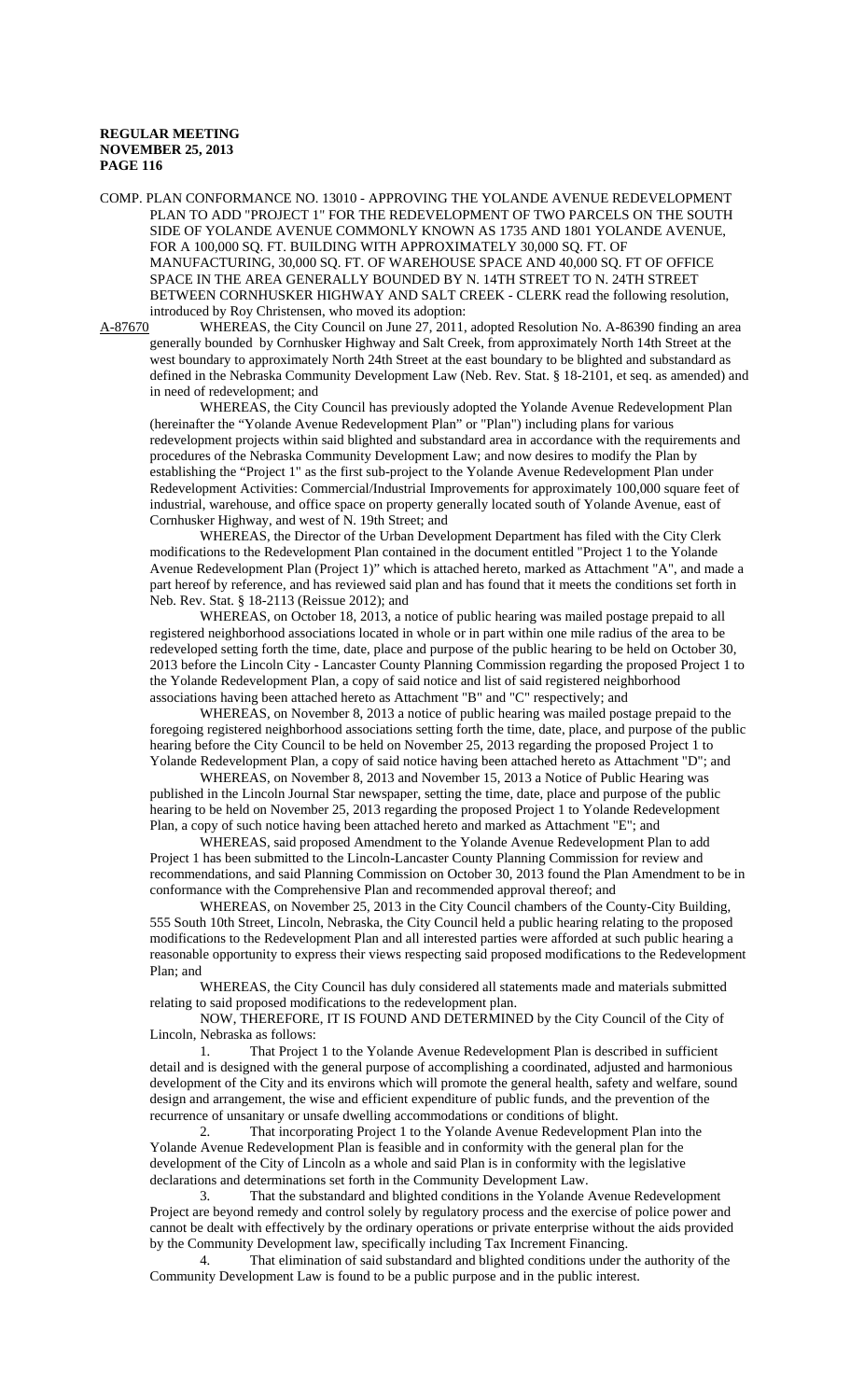5. That Project 1 to the Yolande Avenue Redevelopment Plan would not be economically feasible without the use of tax-increment financing.

6. That the costs and benefits of the redevelopment activities, including costs and benefits to other affected political subdivisions, the economy of the community, and the demand for public and private services have been analyzed by the City Council as the governing body for the City of Lincoln and have been found to be in the long-term best interest of the City of Lincoln.

NOW, THEREFORE, BE IT RESOLVED by the City Council of the City of Lincoln, Nebraska:

1. That the document entitled "Project 1" to the Yolande Avenue Redevelopment Plan, attached hereto as Attachment "A", establishing and adding Project 1, is hereby accepted and approved by the City Council as the governing body for the City of Lincoln.

2. That the Urban Development Director, or his authorized representative, is hereby authorized and directed to take all steps necessary to implement the provisions of said Redevelopment Plan as they relate to the above-described modifications.

3. That the Redevelopment Project Area for Project 1 as described and depicted in the Plan Amendment is the Redevelopment Project Area comprising the property to be included in the area subject to the tax increment provision authorized in the Nebraska Community Development Law.

4. That the Finance Director is hereby authorized and directed to cause to be drafted and submitted to the City Council any appropriate ordinances and documents needed for the authorization to provide necessary funds including Community Improvement Financing in accordance with the Community Development Law to finance related necessary and appropriate public acquisitions, improvements and other activities set forth in said Plan Amendment to the Yolande Avenue Redevelopment Plan.

Introduced by Roy Christensen

Seconded by Emery and carried by the following vote: AYES: Camp, Christensen, Cook, Emery, Eskridge, Fellers, Gaylor Baird; NAYS: None.

# **ORDINANCES - 3RD READING & RELATED RESOLUTIONS (as required)**

AMENDING SECTION 5.04.210 OF THE LINCOLN MUNICIPAL CODE TO CORRECT THE AMOUNT OF THE OCCUPATION TAX TO BE CHARGED FOR ENTERTAINMENT DISTRICT LIQUOR

LICENSES - CLERK read an ordinance, introduced by Leirion Gaylor Baird, amending Section 5.04.210 of the Lincoln Municipal Code relating to annual occupation taxes on businesses conducted in the city licensed under the Nebraska State Liquor Control Act to increase the current occupation tax for entertainment district liquor licenses from \$500.00 to \$600.00; and repealing Section 5.04.210 of the Lincoln Municipal Code as hitherto existing, the third time.

GAYLOR BAIRD Moved to pass ordinance as read.

Seconded by Emery and carried by the following vote: AYES: Camp, Christensen, Cook, Emery, Eskridge, Fellers, Gaylor Baird; NAYS: None.

The ordinance, being numbered **#19950**, is recorded in Ordinance Book # 28, Page .

### **RESOLUTIONS - FOR ACTION ONLY**

ADOPTING THE LINCOLN ELECTRIC SYSTEM RATE SCHEDULES PROVIDING FOR A SYSTEM AVERAGE RATE INCREASE OF 2.9%, EFFECTIVE JANUARY 1, 2014 - CLERK read the following resolution, introduced by Trent Fellers, who moved its adoption:

A-87671 WHEREAS, rate schedules for the use and services of Lincoln Electric System of the City of Lincoln, including the electric energy sold, furnished or supplied by said City of Lincoln, Nebraska, have been established by resolution from time to time, the last one being Resolution No. A-87117, adopted by the City Council on December 3, 2012 and approved by the Mayor on December 7, 2012; and

WHEREAS, the Administrative Board of the Lincoln Electric System has recommended to the City Council of the City of Lincoln, Nebraska, that the document entitled, "Rate Schedules", for rates effective January 1, 2014, which is attached hereto and fully incorporated herein, be adopted for the use of Lincoln Electric System and the provision of services to ratepayers in the service area of Lincoln Electric System; and

WHEREAS, the rate recommendation demonstrating the justification for a system average

#### increase

of 2.9 percent to be effective January 1, 2014complies with the City of Lincoln's Bond Ordinance for Lincoln Electric System regarding rates; and

WHEREAS, LES staff provided extensive customer information and outreach on the proposed 2014 rates, including a public hearing that was held on October 3, 2013, at 7:00 p.m. at the Center for People in Need, 3901 N. 27th Street; and

WHEREAS, it is evident to the City Council of the City of Lincoln, Nebraska, that the justification for said rates and charges has been demonstrated and therefore said rates should be adopted.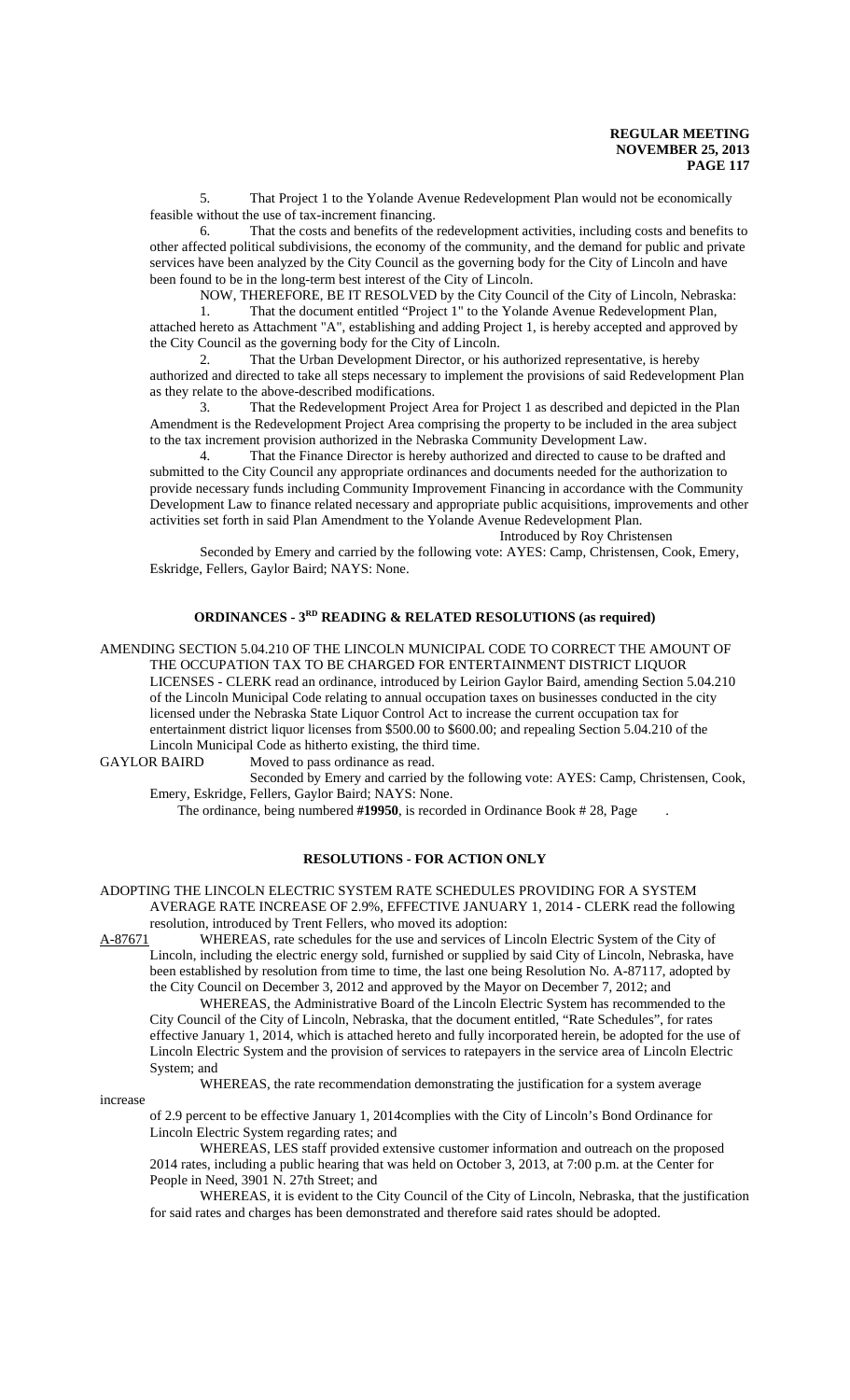NOW, THEREFORE, BE IT RESOLVED by the City Council of the City of Lincoln, Nebraska: That effective January 1, 2014, the attached "Rate Schedules" for rates effective January 1, 2014, for the use of Lincoln Electric System and the provision of services to ratepayers in the service area of Lincoln Electric System is hereby established and adopted.

BE IT FURTHER RESOLVED that Resolution No. A-87117, adopted on December 3, 2012, is hereby superseded by this Resolution effective January 1, 2014.

Introduced by Trent Fellers

Seconded by Emery and carried by the following vote: AYES: Camp, Cook, Emery, Eskridge, Fellers, Gaylor Baird; NAYS: Christensen.

ADOPTING THE LINCOLN ELECTRIC SYSTEM ANNUAL BUDGET FOR 2014, TO BECOME EFFECTIVE JANUARY 1, 2014 - PRIOR TO READING:

CHRISTENSEN Moved to amend Bill No. 13R-255 in the following manner:

1. On page 1, line 12, insert the word proposed before the words " Lincoln System Annual Budget, " and add the words is hereby reduced by two million dollars (2,000,000.00) after the word

budget."

2. On page 1, line 13, at the beginning of the line, insert the words and as so amended,

before the word "is."

CAMP Made a friendly amendment to change the \$2,000,000.00 to \$1,000,000.00. CHRISTENSEN Accepted motion.

Seconded by Camp and carried by the following vote: AYES: Camp, Christensen; NAYS: Cook, Emery, Eskridge, Fellers, Gaylor Baird.

CLERK Read the following resolution, introduced by Trent Fellers, who moved its adoption as amended: A-87672 WHEREAS, under the provisions of Section 4.24.090 of the Lincoln Municipal Code, a proposed annual budget for the operation of the Lincoln Electric System (LES) for 2014 was approved by the LES Administrative Board at a special Board meeting on October 18, 2013; and

WHEREAS, pursuant to the above-cited code section, a public hearing on the proposed budget was held on October 3, 2013, notice thereof having been published in one issue of the Lincoln Journal Star newspaper published and of general circulation in the City more than five (5) days before such hearing. NOW, THEREFORE, BE IT RESOLVED by the City Council of the City of Lincoln, Nebraska:

1. That pursuant to the provisions of Section 4.24.090 of the Lincoln Municipal Code, the Lincoln Electric System Annual Budget for the fiscal year beginning January 1, 2014, is hereby adopted, and all funds listed therein are hereby appropriated for the several purposes therein stated.

2. That all money received and any of the aforesaid funds in excess of the estimated balances and receipts set forth in said budget shall be credited to the surplus of such funds.

3. That all monies received and set apart for the operation and maintenance of the Lincoln Electric System and all monies received from any source that are required to be applied to the costs of said operation and maintenance, shall be deposited in the appropriate operation and maintenance account, and paid out upon the order of those persons designated by the LES Administrative Board.

4. That by adoption of the Capital Budget, the City Council hereby authorizes the acquisition of all necessary right-of-way, easements, or other interests in land, by purchase if possible, by condemnation if necessary, for those projects included within the Capital Budget.

5. That, to the extent capital improvements of LES are made from LES revenue and other funds, it is intended that the amount of such expenditures, which is not reasonably expected to exceed \$95 million shall be reimbursable to the LES revenue and other funds through the issuance of future electric system revenue bonds, there being no funds of LES or the City reserved, allocated on a long-term basis or otherwise set aside (or reasonably expected to be reserved, allocated on a long-term basis or otherwise set aside) to provide permanent financing for the expenditures related to such expenditures, other than pursuant to the issuance of such electric system revenue bonds, this Resolution being determined to be consistent with the budgetary and financial circumstances of LES and the City as they exist or are reasonably foreseeable on the date hereof. The proper officers of LES shall keep and maintain records at least annually to determine the amount of such excess capital expenditures that may be reimbursed from electric system revenue bond proceeds.

6. There is hereby appropriated all money received from any source as grants or donations received for public purposes.

Introduced by Trent Fellers

Seconded by Emery and carried by the following vote: AYES: Cook, Emery, Eskridge, Fellers, Gaylor Baird; NAYS: Camp, Christensen.

# **ORDINANCES - 1<sup>ST</sup> READING & RELATED RESOLUTIONS (as required)**

AMENDING CHAPTER 12.08 OF THE LINCOLN MUNICIPAL CODE RELATING TO PARKS, GENERAL RULES AND REGULATIONS BY AMENDING SECTION 12.08.160 TO PROVIDE THAT THE DIRECTOR'S AUTHORIZATION FOR ADVERTISING IN PARKS BE IN WRITING; AMENDING SECTION 12.08.200, 12.08.250, 12.08.260, AND 12.08.270 TO PROVIDE THAT THE PROVISIONS OF SAID SECTIONS SHALL APPLY TO ANY PARK OR PARK FACILITY; AMENDING SECTION 12.08.300 TO SET FORTH CONDITIONS RELATING TO SPECIAL USE PERMITS FOR THE USE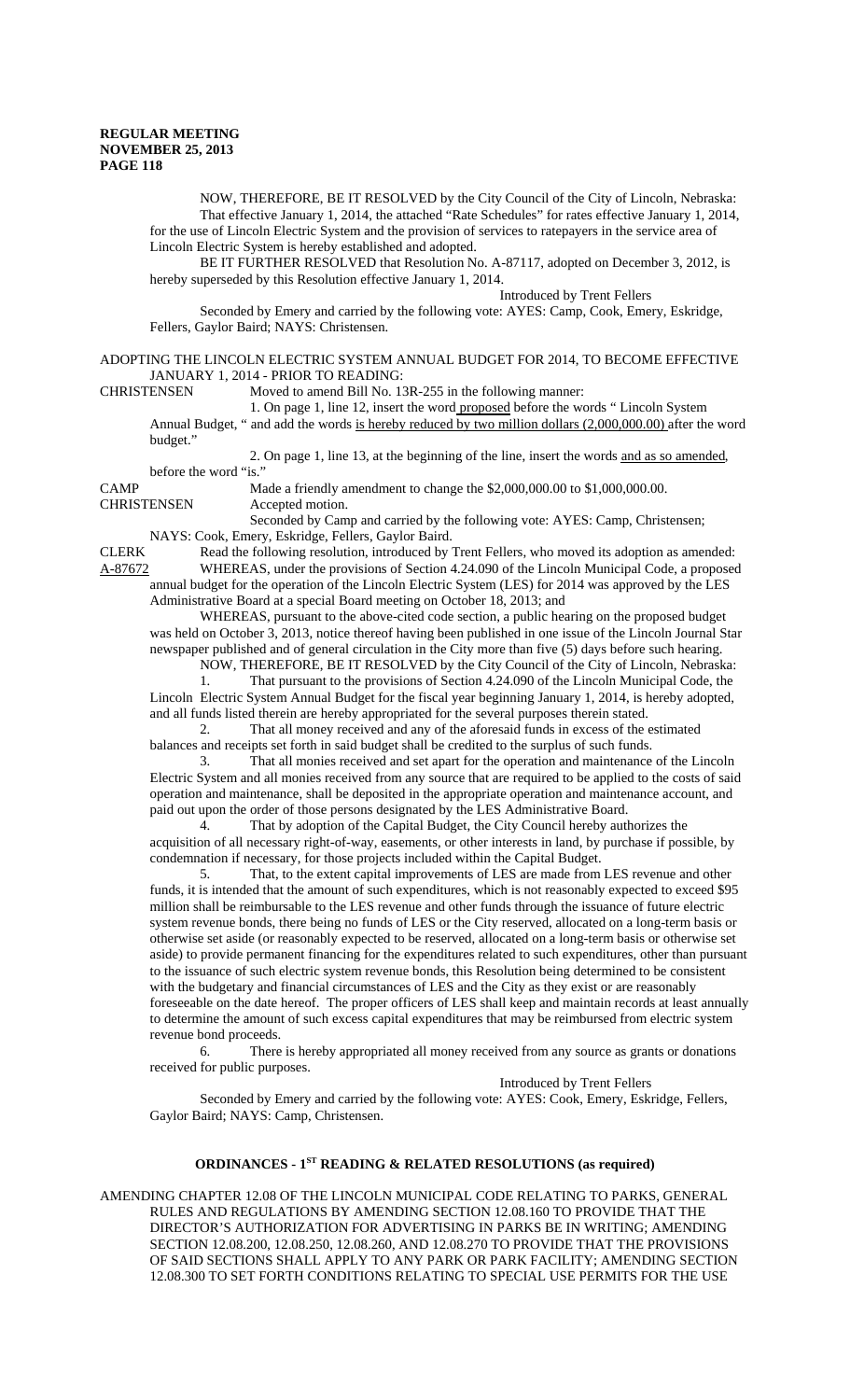OF ANY PARK OR PARK FACILITY; AMENDING SECTION 12.08.310 TO SET FORTH CONDITIONS RELATING TO A LICENSE FOR LONG-TERM OR MULTIPLE USE OF PARKS OR PARK FACILITIES; AND AMENDING SECTION 12.08.320 TO SET FORTH CONDITIONS FOR A PERMIT TO CONDUCT BUSINESS ON PARK PROPERTY - CLERK read an ordinance, introduced by Jonathan Cook, amending Chapter 12.08 of the Lincoln Municipal Code relating to General Rules and Regulations for parks by amending Section 12.08.160 to provide that the Director's authorization for advertising in parks be in writing; amending Section 12.08.200, 12.08.250 and 12.08.260 to provide that the provisions of said sections shall apply to any park or park facility; amending Section 12.08.270 to provide that alcohol may be permitted for fundraising activities sponsored by nonprofit organizations to benefit any city department; amending Section 12.08.300 to set forth conditions relating to special use permits for the use of any park or park facility; amending Section 12.08.310 to set forth conditions relating to a license for long-term or multiple use of parks or park facilities; amending Section 12.08.320 to set forth conditions for a permit to conduct business on park property; and repealing Sections 12.08.160, 12.08.200, 12.08.250, 12.08.260, 12.08.270, 12.08.300, 12.08.310, and 12.08.320 of the Lincoln municipal Code as hitherto existing, the first time.

REPEALING LINCOLN MUNICIPAL CODE CHAPTER 5.14 RELATING TO BOWLING CENTERS; CHAPTER 5.22 RELATING TO FIRE SALES AND GOING-OUT-OF-BUSINESS SALES; CHAPTER 5.30 RELATING TO MINIATURE GOLF; CHAPTER 5.32 RELATING TO CARNIVALS; CHAPTER 5.46 RELATING TO SKATING RINKS; AND CHAPTER 5.52 RELATING TO TEENAGE CLUBS, AS THESE CHAPTERS ARE OBSOLETE OR RARELY USED - CLERK read an ordinance, introduced by Jonathan Cook, repealing Lincoln Municipal Code Chapter 5.14 relating to Bowling Centers; Chapter 5.22 relating to Fire Sales and Going-out-of-business Sales; Chapter 5.30 relating to Miniature Golf; Chapter 5.32 relating to Carnivals; Chapter 5.46 relating to Skating Rinks; and Chapter 5.52 relating to Teenage Clubs as these chapters are obsolete or rarely used, for the first time.

## AMENDING TITLE 5 OF THE LINCOLN MUNICIPAL CODE TO ESTABLISH THE

TELECOMMUNICATION/CABLE TELEVISION ADVISORY BOARD BY AMENDING SECTION 5.15.500 TO REPLACE REFERENCES TO THE CABLE ADVISORY BOARD WITH TELECOMMUNICATION/CABLE TELEVISION ADVISORY BOARD; REPEALING SECTION 5.15.510, CABLE ADVISORY BOARD; AND ADDING A NEW SECTION NUMBERED 5.17.575 TO ESTABLISH THE TELECOMMUNICATION/CABLE TELEVISION ADVISORY BOARD AND TO PROVIDE FOR THE BOARD'S POWERS AND FUNCTIONS - CLERK read an ordinance, introduced by Jonathan Cook, amending Title 5 of the Lincoln Municipal Code to establish the Telecommunications/Cable Television Advisory Board by amending Section 5.15.500 to replace references to the Cable Advisory Board with Telecommunication/Cable Television Advisory Board; repealing Section 5.15.510, Cable Advisory Board; and adding a new section numbered 5.17.575 to establish the Telecommunication/Cable Television Advisory Board and to provide for the Board's powers and functions; and repealing Section 5.15.500 of the Lincoln Municipal Code as hitherto existing, for the first time.

- AMENDING CHAPTER 19.03 OF THE LINCOLN MUNICIPAL CODE RELATING TO THE FIRE CODE, CHAPTER 20.04 RELATING TO THE DANGEROUS BUILDING CODE, CHAPTER 24.05 RELATING TO THE GAS PIPING CODE, AND CHAPTER 24.10 RELATING TO THE LINCOLN PLUMBING CODE, BY AMENDING SECTION 19.03.120 TO PROVIDE FOR STAGGERED THREE-YEAR TERMS FOR MEMBERS OF THE FIRE CODE BOARD OF APPEALS; AMENDING SECTION 24.04.030 TO PROVIDE FOR STAGGERED THREE-YEAR TERMS FOR MEMBERS OF THE DANGEROUS BUILDINGS CODE BOARD OF APPEALS; AMENDING SECTION 24.05.240 TO CLARIFY THAT THE THREE-YEAR TERMS OF THE GAS PIPING CODE EXAMINING BOARD MEMBERS ARE TO BE STAGGERED TERMS; AND AMENDING SECTION 24.10.035 TO PROVIDE FOR STAGGERED THREE-YEAR TERMS FOR MEMBERS OF THE PLUMBING CODE BOARD OF APPEALS - CLERK read an ordinance, introduced by Jonathan Cook, amending Chapter 19.03 of the Lincoln Municipal Code relating to the Fire Code, Chapter 20.04 relating to the Dangerous Building Code, Chapter 24.05 relating to the Gas Piping Code, and Chapter 24.10 relating to the Lincoln Plumbing Code, by amending Section 19.03.120 to provide for staggered three-year terms for members of the Fire Code Board of Appeals; amending Section 24.04.030 to provide for staggered three-year terms for members of the Dangerous Building Code Board of Appeals; amending Section 24.05.240 to clarify that the three-year terms of the gas Piping Code Examining Board members are to be staggered terms; amending Section 24.10.035 to provide for staggered three-year terms for members of the Plumbing Code Board of Appeals; and repealing Sections 19.03.120, 20.04.030, 24.05.240, and 24.10.035 of the Lincoln Municipal Code as hitherto existing, for the first time.
- AMENDING CHAPTER 19.03 OF THE LINCOLN MUNICIPAL CODE RELATING TO THE FIRE CODE, CHAPTER 20.08 RELATING TO THE LINCOLN BUILDING CODE, CHAPTER 21.05 RELATING TO THE PROPERTY MAINTENANCE CODE OF LINCOLN, CHAPTER 23.10 RELATING TO THE ELECTRICAL CODE, CHAPTER 24.10 RELATING TO THE LINCOLN PLUMBING CODE, AND CHAPTER 25.04 RELATING TO THE LINCOLN MECHANICAL CODE TO CREATE AN ADVISORY TASK FORCE FOR EACH SUCH CODE TO ADVISE THE MAYOR ON CHANGES TO AND DEVELOPMENT OF THE FIRE CODE, BUILDING CODE, PROPERTY MAINTENANCE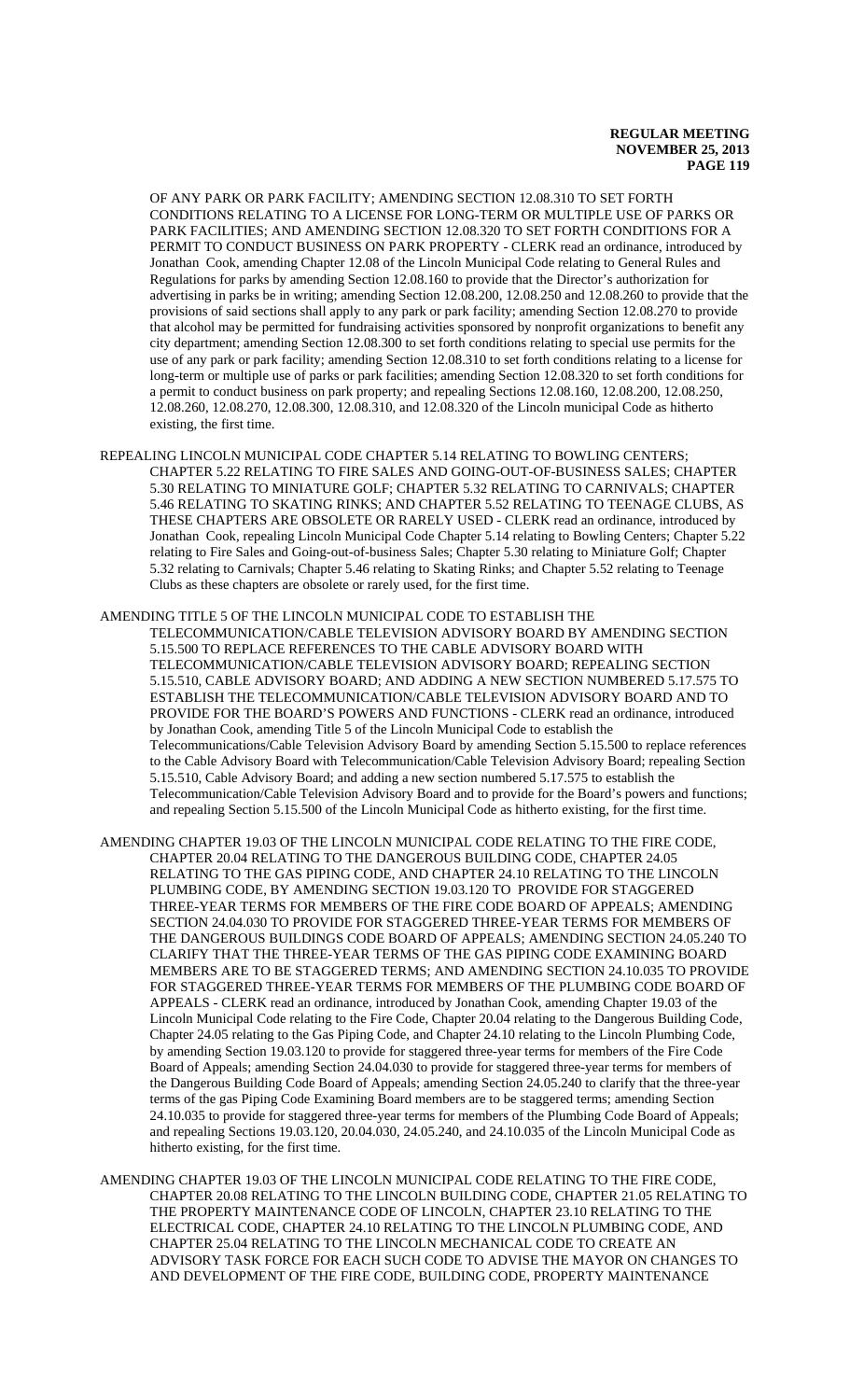CODE, ELECTRICAL CODE, PLUMBING CODE, AND MECHANICAL CODE, AND TO PROVIDE FOR THE APPOINTMENT AND TERMS OF THE TASK FORCE MEMBERS, BY ADDING A NEW SECTION 19.03.225 TO CREATE THE FIRE CODE TASK FORCE; ADDING A NEW SECTION 20.08.167 TO CREATE THE BUILDING CODE TASK FORCE; ADDING A NEW SECTION 20.08.168 TO CREATE THE CODE STUDY COMMITTEE TO ADVISE THE MAYOR ON THE SUITABILITY OF PROPOSED CHANGES TO CODES OR ORDINANCES FOUND IN LINCOLN MUNICIPAL CODE CHAPTERS 19.03, 20.08, 20.12, 21.05, 23.10, 24.01, 24.05 AND 25.10; ADDING A NEW SECTION 21.05.225 TO CREATE THE PROPERTY MAINTENANCE CODE TASK FORCE; ADDING A NEW SECTION 23.10.530 TO CREATE THE ELECTRICAL CODE TASK FORCE; ADDING A NEW SECTION NUMBERED 24.10.032 TO CREATE THE PLUMBING CODE TASK FORCE; AND ADDING A NEW SECTION 25.04.165 TO CREATE THE MECHANICAL CODE TASK FORCE - CLERK read an ordinance, introduced by Jonathan Camp, amending Chapter 19.03 of the Lincoln Municipal code relating to the Fire Code, Chapter 20.08 relating to the Lincoln Building Code, Chapter 21.05 relating to the Property Maintenance Code of Lincoln, Chapter 23.10 relating to the Electrical Code, Chapter 24.10 relating to the Lincoln Plumbing Code, and Chapter 25.04 relating to the Lincoln Mechanical Code to create an advisory task force for each such code to advise the Mayor on changes to and development of the Fire Code, Building Code, Property Maintenance Code, Electrical Code, Plumbing Code, and mechanical Code, and to provide for the appointment and terms of the task force members, by adding a new section of 19.03.225 to create the Fire Code Task Force; adding a new section 20.08.167 to create the Building Code Task Force; adding a new section 20.08.168 to create the Code Study Committee to advise the Mayor on the suitability of proposed changes to codes or ordinances found in Lincoln Municipal Code Chapters 19.03, 20.08, 20.12, 21.05, 23.10, 24.01, 24.05, and 25.10; adding a new section 21.05.225 to create the Property Maintenance Code Task Force; adding a new section 23.10.530 to create the Electrical Code Task Force; adding a new section numbered 24.10.032 to create the Plumbing Code Task Force; and adding a new section 25.04.165 to create the Mechanical Code Task Force, for the first time.

- AMENDING SECTION 8.06.020 OF THE LINCOLN MUNICIPAL CODE TO UPDATE THE DEFINITIONS OF PERSON AND STATIONARY SOURCE TO MAKE THEM CONSISTENT WITH THE LINCOLN-LANCASTER COUNTY AIR POLLUTION CONTROL REGULATIONS AND STANDARDS - CLERK read an ordinance, introduced by Jonathan Cook, amending Section 8.06.020 of the Lincoln Municipal Code relating to Air Pollution, Definitions, to update the definitions of "person" and "stationary source" to make them consistent with the Lincoln-Lancaster County Air Pollution Control Regulations and Standards; and repealing Section 8.06.020 of the Lincoln Municipal Code as to hitherto existing, for the first time.
- CONSENT AMENDMENTS ORDINANCE AMENDING CHAPTER 2.12 OF THE LINCOLN MUNICIPAL CODE RELATING TO THE CITY CLERK, CHAPTER 2.20 RELATING TO THE FIRE AND RESCUE DEPARTMENT, CHAPTER 2.35 RELATING TO THE PUBLIC WORKS AND UTILITIES DEPARTMENT, CHAPTER 2.42 RELATING TO THE URBAN DEVELOPMENT DEPARTMENT, AND CHAPTER 5.50 RELATING TO TAXICABS, BY AMENDING SECTION 2.12.170 TO PROVIDE THAT THE CITY CLERK SHALL APPOINT THE DEPUTY CLERK WITHOUT ACTION BY THE COUNCIL, AMENDING SECTION 2.20.010 TO PROVIDE THAT THE FIRE CHIEF SHALL COMPLY WITH REQUESTS TO SUPPLY DATA UPON REQUEST OF THE CITY'S FINANCIAL AUDITORS, AMENDING SECTIONS 2.35.037 AND 2.42.040 TO REFLECT THE TRANSFER OF PARKING FUNCTIONS TO THE URBAN DEVELOPMENT DEPARTMENT, AND AMENDING SECTION 5.50.040 TO CHANGE THE DATES OF TAXICAB REVIEW BOARD HEARINGS - CLERK read an ordinance, introduced by Jonathan Cook, amending Chapter 2.12 of the Lincoln Municipal Code relating to the City Clerk, Chapter 2.20 relating to the Fire and Rescue Department, Chapter 2.35 relating to the Public Works and Utilities Department, Chapter 2.42 relating to the Urban Development Department, and Chapter 5.50 relating to Taxicabs, by amending Section 2.12.170 to provide that the City Clerk shall appoint the deputy clerk without action by the Council, amending Section 2.20.010 to provide that the Fire Chief shall comply with requests to supply data upon request of the City's financial auditors, amending Sections 2.35.037 and 2.42.040 to reflect the transfer of parking functions to the Urban Development Department, amending Section 5.50.040 to change the dates of Taxicab Review Board hearings; and repealing Sections 2.12.170, 2.20.010, 2.35.037, 2.42.040, 5.50.040 of the Lincoln Municipal as hitherto existing, for the first time.
- CONSENT AMENDMENTS ORDINANCE AMENDING CHAPTER 10.12 OF THE LINCOLN MUNICIPAL CODE RELATING TO TRAFFIC CONTROL DEVICES, CHAPTER 10.26 RELATING TO ARTERIAL STREETS AND CHAPTER 10.41 RELATING TO SNOW REMOVAL DISTRICTS BY AMENDING SECTION 10.12.030 TO CLARIFY THAT PEDESTRIANS MUST OBEY PEDESTRIAN SIGNALS, REMOVE OBSOLETE PROVISIONS CONCERNING TRAFFIC-CONTROL SIGNALS AND ADD PROVISIONS CONCERNING YELLOW FLASHING ARROW SIGNALS; AMENDING SECTION 10.26.415 TO REVISE THE BOUNDARIES OF L55X AS AN ARTERIAL STREET; ADDING SECTION 10.26.437 TO DESIGNATE PINNACLE ARENA DRIVE AS AN ARTERIAL STREET; AND AMENDING SECTION 10.41.020 TO DESIGNATE THE BOUNDARIES OF WEST HAYMARKET SNOW DISTRICT AS A SNOW REMOVAL DISTRICT - CLERK read an ordinance, introduced by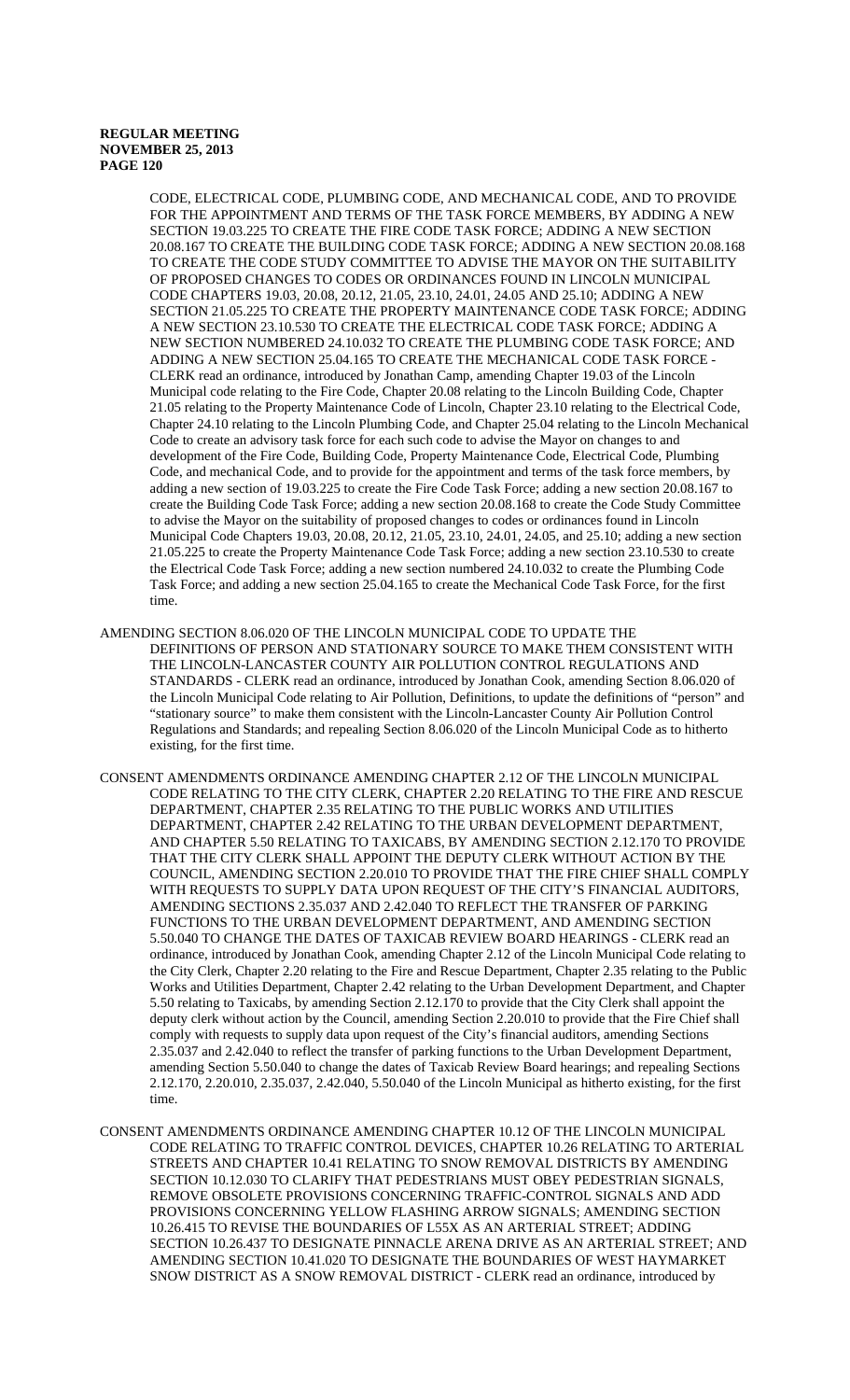Jonathan Cook, amending Chapter 10.12 of the Lincoln Municipal Code relating to Traffic Control Devices, Chapter 10.26 relating to Arterial Streets and Chapter 10.41 relating to Snow Removal Districts by amending Section 10.12.030 to clarify that pedestrians must obey pedestrian signals, removed obsolete provisions concerning traffic-control signals and add provisions concerning yellow flashing arrow signals; amending Section 10.26.415 to revise the boundaries of L55X as an arterial Street; adding Section 10.26.437 to designate Pinnacle Arena Drive as an arterial street; and amending Section 10.41.020 to designate the boundaries of West Haymarket Snow District as a snow removal district; and repealing Sections 10.12.030, 10.26.415, and 10.41.020 of the Lincoln Municipal code as hitherto existing, for the first time.

- CONSENT AMENDMENTS ORDINANCE AMENDING CHAPTER 14.32 OF THE LINCOLN MUNICIPAL CODE RELATING TO SPECIAL EVENTS ORDINANCE, CHAPTER 14.57 RELATING TO NEWSRACKS, CHAPTER 15.04 RELATING TO TRACKS, AND CHAPTER 27.69 RELATING TO SIGNS BY AMENDING SECTIONS 14.32.070 AND 27.69.035 TO UPDATE THE NAMES OF ARTERIAL STREETS AND DESIGNATE NEW ARTERIAL STREETS; AMENDING SECTION 14.57.060 TO CHANGE THE MINIMUM DISTANCE A NEWSRACK MAY BE PLACED FROM A CURB FACE; AND REPEALING CHAPTER 15.04, CONSISTING OF SECTIONS 15.04.010, 15.04.020, 15.04.030, 15.04.040, 15.04.050, 15.04.060, 15.04.070, 15.04.080, AND 15.04.090, BECAUSE ITS PROVISIONS HAVE BEEN PREEMPTED BY FEDERAL LAW - CLERK read an ordinance, introduced by Jonathan Camp, amending Chapter 14.32 of the Lincoln Municipal Code relating to Special Events Ordinance, Chapter 14.57 relating to Newsracks, Chapter 15.04 relating to Tracks, and Chapter 27.69 relating to Signs by amending Section 14.32.070 and 27.69.035 to update the names of arterial streets and designate new arterial streets; amending Section 14.57.060 to change the minimum distance a newsrack may be placed from a curb face; repealing Chapter 15.04, consisting of Sections 15.04.010, 15.04.020, 15.04.030, 15.04.040, 15.04.050, 15.04.060, 15.04.070, 15.04.080, and 15.04.090, because its provisions have been preempted by federal law; and repealing Sections 14.32.070, 14.57.060, and 27.69.035 of the Lincoln Municipal Code as hitherto existing, for the first time.
- CONSENT AMENDMENTS ORDINANCE AMENDING CHAPTER 8.08 OF THE LINCOLN MUNICIPAL CODE RELATING TO BODY ART ESTABLISHMENTS, CHAPTER 8.14 RELATING TO CHILD CARE PROGRAMS, AND CHAPTER 8.20 RELATING TO THE LINCOLN FOOD CODE, BY AMENDING SECTION 8.08.060 TO PROVIDE THAT ANY INITIAL BODY ART ESTABLISHMENT PERMIT ISSUED ON OR AFTER MAY 15 AND BEFORE JULY 1 SHALL BE VALID UNTIL JUNE 30 OF THE FOLLOWING YEAR; AND AMENDING SECTION 8.14.037 TO PROVIDE THAT ANY NEW CERTIFICATE OF COMPLIANCE FOR A CHILD CARE PROGRAM ISSUED ON OR AFTER DECEMBER 15 AND BEFORE FEBRUARY 1 SHALL BE VALID UNTIL JANUARY 31 OF THE FOLLOWING YEAR; AND AMENDING SECTION 8.20.150 TO PROVIDE THAT ANY NEW FOOD ESTABLISHMENT PERMIT, OTHER THAN A TEMPORARY FOOD ESTABLISHMENT PERMIT, ISSUED ON OR AFTER APRIL 15 AND BEFORE JUNE 1 SHALL BE VALID UNTIL MAY 31 OF THE FOLLOWING YEAR - CLERK read an ordinance, introduced by Jonathan Cook, amending Chapter 8.08 of the Lincoln Municipal Code relating to Body Art Establishments, Chapter 8.14 relating to Child Care Programs, and Chapter 8.20 relating to the Lincoln Food Code, by amending Section 8.08.060 to provide that any initial body art establishment permit issued on or after May 15 and before July 1 shall be valid until June 30 of the following year; amending Section 8.14.037 to provide that any new certificate of compliance for a child care program issued on or after December 15 and before February 1 shall be valid until January 31 of the following year; amending Section 8.20.150 to provide that any new food establishment permit, other than a temporary food establishment permit, issued on or after April 15 and before June 1 shall be valid until May 31 of the following year; and repealing Sections 8.08.060, and 8.14.037, and 8.20.150 of the Lincoln Municipal as hitherto existing, for the first time.

CONSENT AMENDMENTS ORDINANCE AMENDING LINCOLN MUNICIPAL CODE SECTION 2.02.020, DEPARTMENTS OF THE CITY DESIGNATED, TO REDESIGNATE THE PERSONNEL DEPARTMENT AS THE HUMAN RESOURCES DEPARTMENT AND THE PERSONNEL DIRECTOR AS THE HUMAN RESOURCES DIRECTOR AND TO REFLECT SUCH REDESIGNATIONS THROUGHOUT THE LINCOLN MUNICIPAL CODE BY CHANGING REFERENCES TO PERSONNEL DEPARTMENT TO HUMAN RESOURCES DEPARTMENT AND CHANGING PERSONNEL DIRECTOR TO HUMAN RESOURCES DIRECTOR IN LINCOLN MUNICIPAL CODE SECTIONS 2.02.100, 2.50.020, 2.62.180, 2.65.180, 2.66.140, 2.76.025, 2.76.030, 2.76.035, 2.76.040, 2.76.055, 2.76.080, 2.76.090, 2.76.095, 2.76.100, 2.76.105, 2.76.110, 2.76.115, 2.76.120, 2.76.130, 2.76.135, 2.76.150, 2.76.175, 2.76.202, 2.76.210, 2.76.215, 2.76.230, 2.76.235, 2.76.240, 2.76.250, 2.76.265, 2.76.275, 2.76.320, 2.76.330, 2.76.340, 2.76.380, 2.76.387, 2.76.450, 2.76.465, 2.76.470, 2.76.475, 2.76.485, 2.76.490, 2.76.505, 2.76.515, 2.76.530, 2.76.560, 2.78.010, 2.78.025, 4.62.010, 4.62.015, 4.64.020, 4.66.040 - CLERK read an ordinance, introduced by Jonathan Camp, amending Lincoln Municipal Code Section 2.02.020, Departments of the City Designated, to redesignate the Personnel Department as the Human Resources Department and the personnel Director as the Human Resources Director and to reflect such redesignations throughout the Lincoln Municipal Code by changing references to Personnel Department to Human Resources Department and changing Personnel Director to Human Resources Director in Lincoln Municipal Code Sections 2.02.100, 2.50.020, 2.62.180,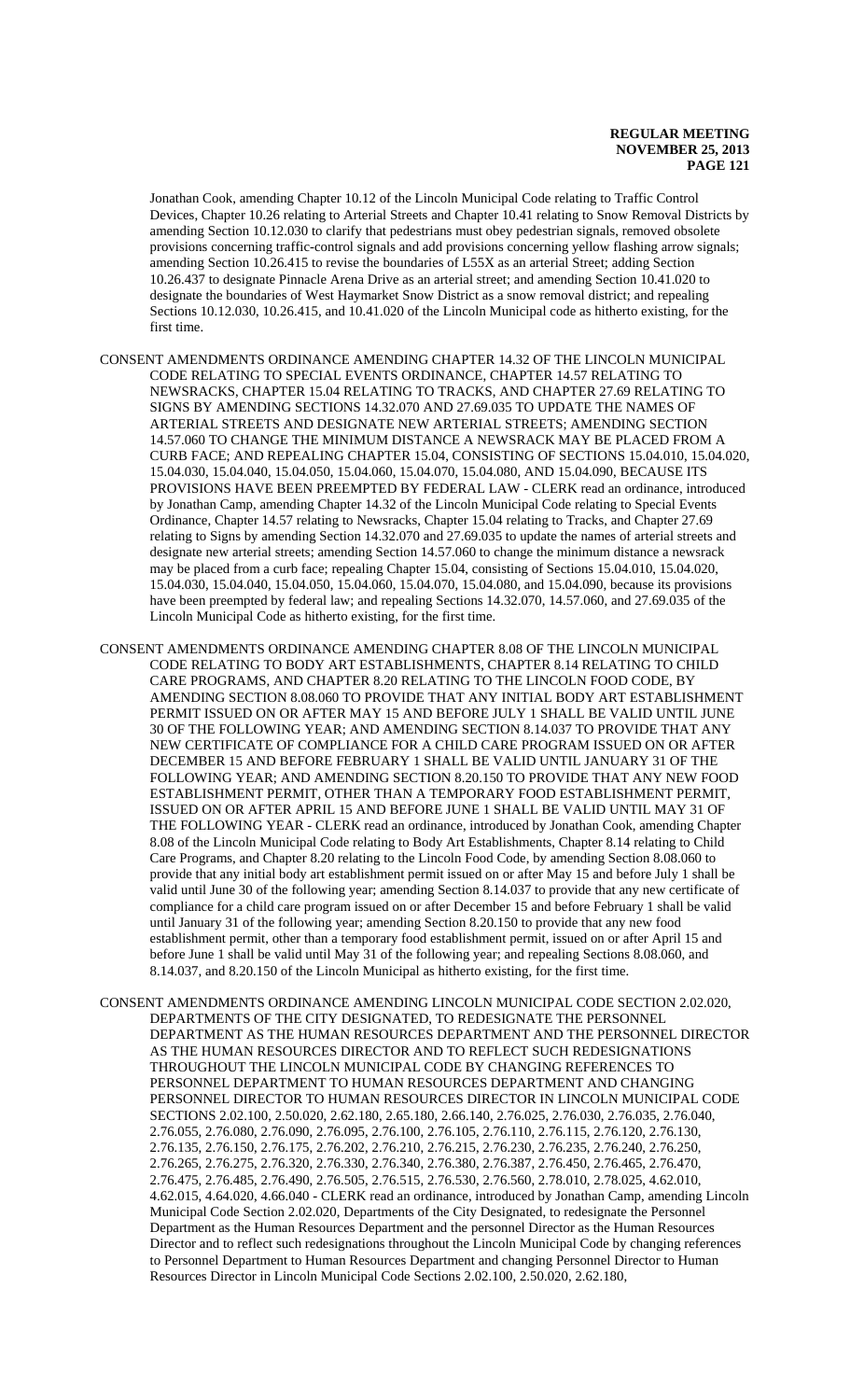2.65.180, 2.66.140, 2.76.025, 2.76.030, 2.76.035, 2.76.040, 2.76.055, 2.76.080, 23.76.090, 2.76.095, 2.76.100, 2.76.105, 2.76.110, 2.76.115, 2.76.120, 2.76.130, 2.76.135, 2.76.150, 2.76.175, 2.76.202, 2.76.210, 2.76.215, 2.76.230, 2.76.235, 2.76.240, 2.76.250, 2.76.265, 2.76.275, 2.76.320, 2.76.330, 2.76.340, 2.76.380, 2.76.387, 2.76.450, 2.76.465, 2.76.470, 2.76.475, 2.76.485, 2.76.490, 2.76.505, 2.76.515, 2.76.530, 2.76.560, 2.78.010, 2.78.025, 4.62.010, 4.62.015, 4.64.020, 4.66.040; and repealing said sections as hitherto existing, for the first time.

- TECHNICAL AMENDMENTS ORDINANCE AMENDING CHAPTER 2.02 OF THE LINCOLN MUNICIPAL CODE RELATING TO GOVERNMENTAL ORGANIZATION, CHAPTER 2.35 RELATING TO THE PUBLIC WORKS AND UTILITIES DEPARTMENT, CHAPTER 2.76 RELATING TO THE PERSONNEL SYSTEM, CHAPTER 5.36 RELATING TO PEDDLERS, CHAPTER 27.02 RELATING TO ZONING GENERAL DEFINITIONS, CHAPTER 27.70 RELATING TO ZONING ADDITIONAL USE REGULATIONS, CHAPTER 27.72 RELATING TO ZONING HEIGHT AND LOT REGULATIONS, CHAPTER 27.83 RELATING TO BUILD THROUGH ACREAGE OVERLAY DISTRICT AND CHAPTER 28.01 RELATING TO REGULATIONS FOR CONSTRUCTION SITE DISCHARGES BY AMENDING SECTIONS 2.02.130 AND 2.35.035 TO REFLECT CHANGES IN THE DESIGNATIONS OF DIVISIONS, OPERATIONS AND FUNCTIONS OF THE PUBLIC WORKS AND UTILITIES DEPARTMENT; AMENDING SECTION 2.35.030 TO GENDER-NEUTRALIZE THAT SECTION; AMENDING SECTION 2.76.365 TO REFLECT A CHANGE IN TERMINOLOGY FROM FIREMAN TO FIREFIGHTER; AMENDING SECTION 5.36.040 TO REFLECT A CHANGE IN TERMINOLOGY IN PROCESSING PEDDLER PERMITS; AMENDING SECTION 27.02.200 BY CORRECTING CODE REFERENCES IN DEFINITIONS; AMENDING SECTIONS 27.70.060 AND 27.72.140 TO REVISE OBSOLETE POLICY REFERENCES TO REFER TO THE CITY OF LINCOLN ACCESS MANAGEMENT POLICY; AND AMENDING SECTION 27.83.020 TO REFER TO THE MOST CURRENT LINCOLN/LANCASTER COUNTY COMPREHENSIVE PLAN; AMENDING SECTION 28.01.060 TO CLARIFY STORMWATER ACTIVITY POLLUTION PREVENTION PLAN REQUIREMENTS - CLERK read an ordinance, introduced by Jonathan Cook, amending Chapter 2.02 of the Lincoln Municipal Code relating to Governmental Organization, Chapter 2.35 relating to the Public Works and Utilities Department, Chapter 2.76 relating to the Personnel System, Chapter 5.36 relating to the peddlers, Chapter 27.02 relating to Zoning General Definitions, Chapter 27.70 relating to Zoning Additional Use Regulations, Chapter 27.72 relating to Zoning Height and Lot Regulations, Chapter 27.83 relating to Build Through Acreage Overlay District and Chapter 28.01 relating to Regulations for Construction Site Discharges by amending Sections 2.02.130 and 2.35.035 to reflect changes in the designations of divisions, operations and functions of the Public Works and Utilities Department; amending Section 2.35.030 to gender-neutralize that section; amending Section 2.76.365 to reflect a change in terminology from fireman to firefighter; amending Section 5.36.040 to reflect a change in terminology in processing peddler permits; amending Section 27.02.200 by correcting Code references in definitions; amending Sections 27.70.060 and 27.72.140 to revise obsolete policy references to refer to the City of Lincoln Access Management Policy; amending Section 27.83.020 to refer to the most current Lincoln/Lancaster County Comprehensive Plan; amending Section28.01.060 to clarify Stormwater Activity Pollution Prevention Plan requirements; and repealing Sections 2.02.130, 2.35.030, 2.35.035, 2.76.365, 5.36.040, 27.02.200, 27.70.060, 27.72.140, 27.83.020 and 28.01.060 of the Lincoln Municipal code as hitherto existing, for the first time.
- TECHNICAL AMENDMENTS ORDINANCE AMENDING CHAPTER 10.02 OF THE LINCOLN MUNICIPAL CODE RELATING TO VEHICLES AND TRAFFIC DEFINITIONS, CHAPTER 10.06 RELATING TO ADMINISTRATION AND ENFORCEMENT, CHAPTER10.12 RELATING TO TRAFFIC CONTROL DEVICES, CHAPTER 10.14 RELATING TO RULES OF THE ROAD, CHAPTER 10.20 RELATING TO AUTOMOBILE RACING, CHAPTER 10.30 RELATING TO PEDESTRIANS AND CHAPTER 10.32 RELATING TO STOPPING, STANDING AND PARKING, BY AMENDING SECTION 10.02.140 TO CORRECT A TYPOGRAPHICAL ERROR; AMENDING SECTION 10.02.315 TO CLARIFY THAT SCHOOL CROSSING REDUCED SPEED ZONES MAY EXIST ON ALL STREETS; AMENDING SECTION 10.06.050, 10.06.060 AND 10.06.070 TO ADOPT MORE CURRENT TERMINOLOGY; AMENDING SECTION 10.14.010 TO CLARIFY THAT VEHICLES STOPPED AT STOP SIGNS SHALL YIELD TO PEDESTRIANS; AMENDING SECTIONS 10.14.250 AND 10.14.330 TO STATE THE SPEED LIMITS IN ALLEYS IN THE SECTION DESIGNATING OTHER SPEED LIMITS; AMENDING SECTION 10.20.040 TO DELETE OBSOLETE PROVISIONS CONCERNING AUTO RACING AT THE STATE FAIRGROUNDS; AMENDING 10.30.020 TO UPDATE PROVISIONS ON PEDESTRIAN CONTROL SIGNALS; REPEALING SECTION 10.32.060 TO DELETE OBSOLETE PROVISIONS ON PAINTED CURBS FOR PARKING CONTROL; AND AMENDING SECTION 10.32.080 TO REMOVE OUTDATED PROVISIONS CONCERNING ANGLED PARKING SPACE DESIGNATION - CLERK read an ordinance, introduced by Jonathan Cook, amending Chapter 10.02 of the Lincoln Municipal Code relating to Vehicles and Traffic Definitions, Chapter 10.06 relating to Administration and Enforcement, Chapter 10.12 relating to Traffic Control Devices, Chapter 10.14 relating to Rules of the Road, Chapter 10.20 relating to Automobile Racing, Chapter 10.30 relating to pedestrians and Chapter 10.32 relating to Stopping, Standing and Parking, by amending Section 10.02.140 to correct a typographical error; amending Section 10.02.315 to clarify that school crossing reduced speed zones may exist on all streets; amending Section 10.06.050, 10.06.060 and 10.06.070 to adopt more current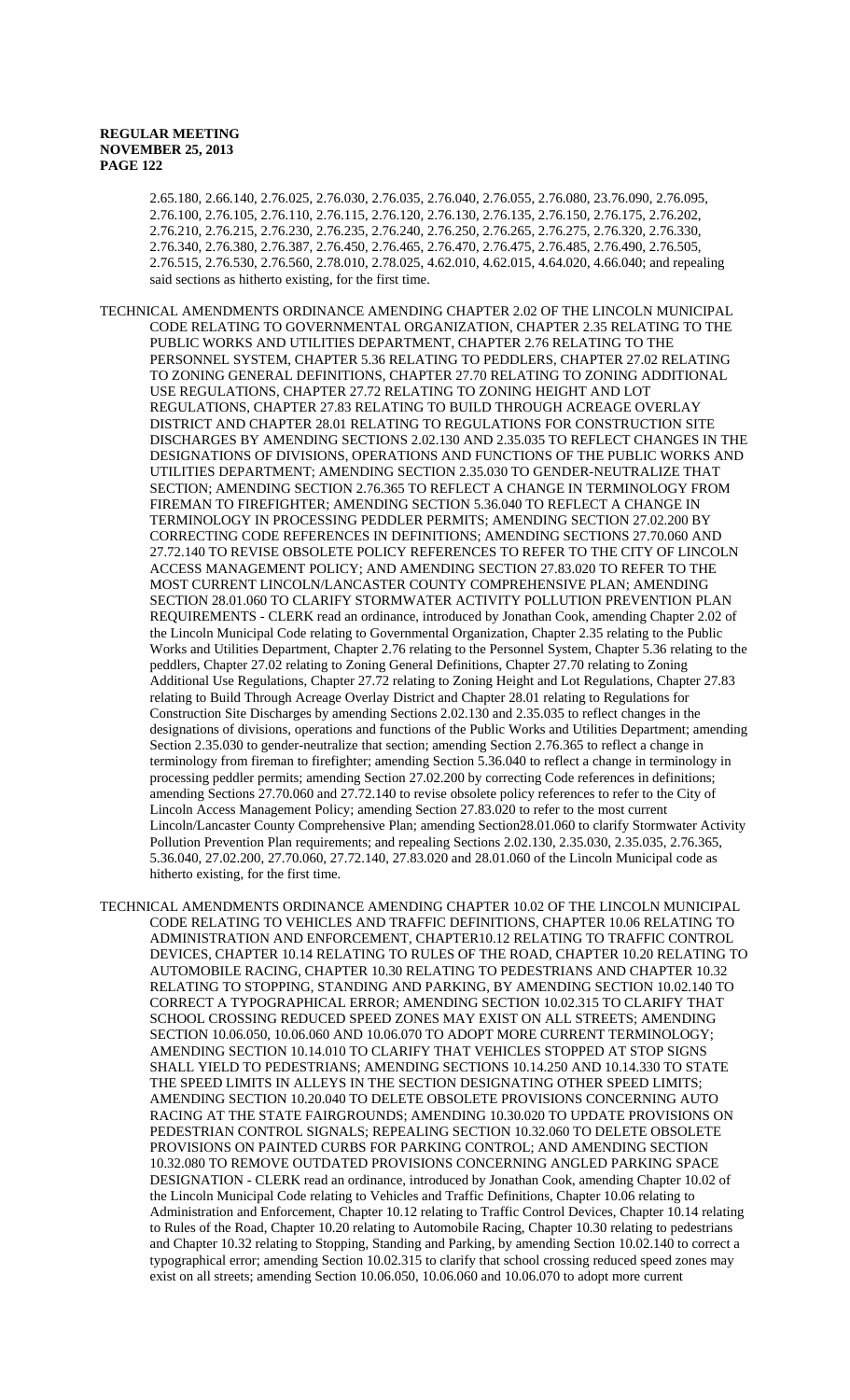terminology; amending Section 10.14.010 to clarify that vehicles stopped at stop signs shall yield to pedestrians; amending Sections 10.14.250 and 10.14.330 to state the speed limits in alleys in the section designating other speed limits; amending Section 10.20.040 to delete obsolete provisions concerning auto racing at the state fairgrounds; amending 10.30.020 to update provisions on pedestrian control signals; repealing Section 10.32.060 to delete obsolete provisions on painted curbs for parking control; amending Section 10.32.080 to remove outdated provisions concerning angled parking space designation; and repealing Sections 10.02.140, 10.02.315, 10.06.050, 10.06.060, 10.06.070, 10.14.010, 10.14.250, 10.14.330, 10.20.040, 10.30.020, and 10.32.080 of the Lincoln Municipal Code as hitherto existing, for the first time.

TECHNICAL AMENDMENTS ORDINANCE AMENDING CHAPTER 14.36 OF THE LINCOLN MUNICIPAL CODE RELATING TO HOUSEMOVING, CHAPTER 14.44 RELATING TO OBSTRUCTIONS ON CORNER LOTS, CHAPTER 14.55 RELATING TO SIDEWALK VENDORS, CHAPTER 14.56 RELATING TO WORKS OF ART, CHAPTER 14.57 RELATING TO NEWSRACKS, CHAPTER 14.64 RELATING TO UTILITY POLES AND SERVICE LINES, AND 14.80 RELATING TO SIDEWALK CONSTRUCTION, BY AMENDING SECTION 14.36.030 TO DELETE THE REQUIREMENT THAT PERMITS BE APPROVED BY THE CITY ENGINEER; AMENDING SECTION 14.36.040 TO CORRECT THE NAME OF LINCOLN ELECTRIC SYSTEM; AMENDING SECTION 14.44.010 TO CORRECT AN ERRONEOUS CODE CITATION; AMENDING SECTION 14.56.070 TO CORRECT A TYPOGRAPHICAL ERROR; AMENDING SECTION 14.80.050 TO PROVIDE THAT THE DIRECTOR OF PUBLIC WORKS AND UTILITIES MAY WAIVE STANDARDS FOR LOCATION OF SIDEWALKS AND CLARIFYING STANDARDS FOR INCLINE OF SIDEWALKS; AND AMENDING SECTIONS 14.55.100, 14.57.050, 14.57.080, 14.57.110, 14.57.120, 14.57.130, 14.64.030, 14.80.080, 14.80.090, 14.80.100, 14.80.110, 14.80.160 TO RE-ASSIGN RESPONSIBILITIES FROM THE SIDEWALK INSPECTOR TO THE DIRECTOR OF PUBLIC WORKS AND TO GENDER-NEUTRALIZE LANGUAGE - CLERK read an ordinance, introduced by Jonathan Cook, amending Chapter 14.36 of the Lincoln Municipal Code relating to Housemoving, Chapter 14.44 relating to Obstructions on Corner Lots, Chapter 14.55 relating to Sidewalk Vendors, Chapter 14.56 relating to Works of Art, Chapter 14.57 relating to Newsracks, Chapter 14.64 relating to Utility Poles and Service Lines, and 14.80 relating to Sidewalk Construction, by amending Section 14.36.030 to delete the requirement that permits be approved by the City Engineer; amending Section 14.36.040 to correct the name of Lincoln Electric System; amending Sections 14.44.010 to correct an erroneous Code Citation; amending Section 14.56.070 to correct a typographical error; amending Section 14.80.050 to provide that the Director of Public Works and utilities may waive standards for location of sidewalks and clarifying standards for incline of sidewalks; amending Sections 14.55.100, 14.57.050, 14.57.080, 14.57.110, 14.57.120, 14.57.130, 14.64.030, 14.80.080, 14.180.090, 14.80.100, 14.80.110, 14.80.160, to re-assign responsibilities from the Sidewalk Inspector to the Director of Public works and to gender-neutralize language; and repealing Sections 14.36.030, 14.36.040, 14.44.010, 14.55.100, 14.56.070, 14.57.050, 14.57.080, 14.57.110, 14.57.120, 14.57.130, 14.64.030, 14.80.050, 14.80.080, 14.80.090, 14.80.100, 14.80.110, and 14.80.160 of the Lincoln Municipal Code as hitherto existing, for the first time.

TECHNICAL AMENDMENTS ORDINANCE AMENDING CHAPTER 17.02 OF THE LINCOLN MUNICIPAL CODE RELATING TO WATER DEFINITIONS, CHAPTER 17.10 RELATING TO CONNECTIONS TO WATER SYSTEM, CHAPTER 17.18 RELATING TO MAINS, PIPES, AND VALVES, CHAPTER 17.22 RELATING TO WATER USE CHARGE, 24.38 RELATING TO ON-SITE WASTEWATER TREATMENT SYSTEMS AND CHAPTER 24.60 RELATING TO SANITARY SEWER TAPS BY AMENDING SECTIONS 17.02.120, 17.10.020, 17.10.120, 17.18.150, 17.22.020 AND 17.22.025 TO GENDER-NEUTRALIZE LANGUAGE; AMENDING SECTION 17.10.030 TO UPDATE LANGUAGE; AMENDING SECTION 17.18.050 TO CLARIFY CURB STOP REQUIREMENTS; REPEALING SECTION 17.18.070 TO ELIMINATE OBSOLETE LANGUAGE CONCERNING REMOTE METER READING DEVICES; AMENDING SECTION 17.18.140 TO CLARIFY EXCAVATION AND BACKFILL REQUIREMENTS; AMENDING SECTION 24.38.080 BY CLARIFYING AND UPDATING LANGUAGE PERTAINING TO SEWAGE DISPOSAL; AND AMENDING SECTION 24.60.010 BY CLARIFYING REQUIREMENTS FOR INSTALLATION OF SANITARY SEWER SERVICE - CLERK read an ordinance, introduced by Jonathan Cook, amending Chapter 17.02 of the Lincoln Municipal Code relating to Water Definitions, Chapter 17.10 relating to Connections to Water System, Chapter 17.18 relating to Mains, Pipes, and Valves, Chapter 17.22 relating to Water Use Charge, 24.38 relating to On-site Wastewater Treatment Systems and Chapter 24.60 relating to Sanitary Sewer Taps by amending Sections 17.02.120, 17.10.020, 17.10.120, 17.18.150, 17.22.020 and 17.22.025 to gender-neutralize language; amending Section 17.10.030 to update language; amending Section 17.18.050 to clarify curb stop requirements; repealing Section 17.18.070 to eliminate obsolete language concerning remote meter reading devices; amending Section 17.18.140 to clarify excavation and backfill requirements; amending Section 24.38.080 by clarifying and updating language pertaining to sewage disposal; and amending Section 24.60.010 by clarifying requirements for installation of sanitary sewer service; and repealing Sections 17.02.120, 17.10.020, 17.10.030, 17.10.120, 17.18.050, 17.18.140, 17.18.150, 17.22.020, 17.22.025, 24.38.080, and 24.60.010 of the Lincoln Municipal Code as hitherto existing, for the first time.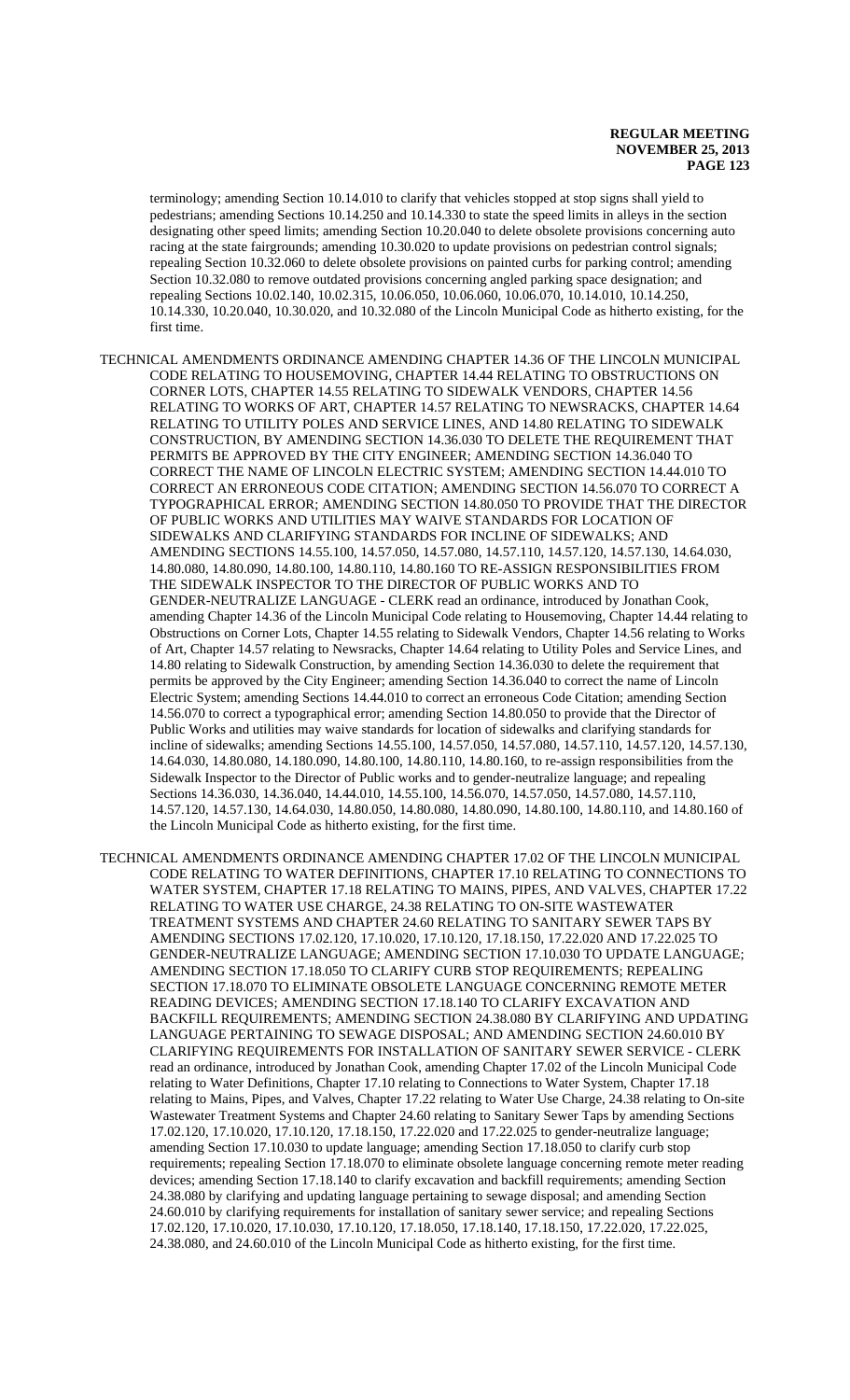# **RESOLUTIONS - 1ST READING - ADVANCE NOTICE**

- APPROVING THE DESIGNATION OF AN ADDITIONAL \$14,625.00 FROM KENO LOTTERY GROSS PROCEEDS FOR HUMAN SERVICES TO BE ALLOCATED TO THE 2013 H.S. EMERGENCY FUND IN ORDER FOR HUMAN SERVICES TO PROVIDE \$4,875.00 TO EACH OF THE FOLLOWING THREE AGENCIES FOR THE HIRING OF THREE PART TIME AMERICORP WORKERS: GOLDEN WARRIORS AT EL CENTRO DE LAS AMERICAS; TALENTED TENTH SCHOLARS AT MALONE CENTER; AND THE SALVATION ARMY SUDANESE PROGRAM.
- ADOPTING THE CITY OF LINCOLN TITLE VI LIMITED ENGLISH PROFICIENCY PROGRAM PLAN TO SATISFY FEDERAL COMPLIANCE REQUIREMENTS.
- ACCEPTING THE REPORT OF NEW AND PENDING CLAIMS AGAINST THE CITY AND APPROVING DISPOSITION OF CLAIMS SET FORTH FOR THE PERIOD OF NOVEMBER 1 - 15, 2013.
- APPROVING AN INTERLOCAL AGREEMENT BETWEEN THE CITY OF LINCOLN AND LANCASTER COUNTY ON BEHALF OF LANCASTER COUNTY CORRECTIONS COMMUNITY SERVICE PROGRAM TO CONDUCT ROADSIDE LITTER PICKUP ALONG COUNTY ROADS BY INMATES AND TO PROVIDE SUPERVISION OF THE INMATES FOR A TERM OF APRIL 15, 2013 THROUGH MAY 31, 2014.
- AMENDING THE LINCOLN-LANCASTER COUNTY AIR POLLUTION CONTROL REGULATIONS AND STANDARDS TO MAKE UPDATES AND MINOR CHANGES TO PROVIDE GREATER CLARITY IN THE AIR POLLUTION REGULATIONS.
- APPOINTING MICHAEL J. TAVLIN TO THE LINCOLN-LANCASTER COUNTY BOARD OF HEALTH FOR A TERM EXPIRING APRIL 15, 2015.
- REAPPOINTMENT OF MIKE LANG TO THE DISTRICT ENERGY CORPORATION FOR A TERM EXPIRING DECEMBER 31, 2015.
- APPROVING THE INTENT TO CREATE A MAINTENANCE BUSINESS IMPROVEMENT DISTRICT TO BE KNOWN AS THE WEST HAYMARKET/DOWNTOWN MAINTENANCE BUSINESS IMPROVEMENT DISTRICT (REFERRED TO HEREIN AS THE "WHM MAINTENANCE BID") IN THE AREA ROUGHLY BOUNDED BY PINNACLE ARENA DRIVE ON THE WEST AND NORTH, NORTH 7TH, NORTH 8TH AND NORTH 9TH STREETS ON THE EAST, AND N STREET ON THE SOUTH.
- APPROVING THE INTENT TO CREATE A MANAGEMENT BUSINESS IMPROVEMENT DISTRICT TO BE KNOWN AS THE WEST HAYMARKET/DOWNTOWN MANAGEMENT BUSINESS IMPROVEMENT DISTRICT (HEREINAFTER REFERRED TO AS THE "WHM MANAGEMENT BID") IN THE AREA ROUGHLY BOUNDED BY PINNACLE ARENA DRIVE ON THE WEST AND NORTH, NORTH 10TH STREET ON THE EAST, AND Q STREET BETWEEN NORTH 9TH AND NORTH 10TH STREETS, R STREET BETWEEN CANOPY STREET AND NORTH 9TH STREET, AND N STREET BETWEEN PINNACLE ARENA DRIVE AND SOUTH 8TH STREET ON THE **SOUTH**
- APPROVING THE INTENT TO CREATE A CORE MANAGEMENT BUSINESS IMPROVEMENT DISTRICT TO BE KNOWN AS THE WEST HAYMARKET/DOWNTOWN CORE MANAGEMENT BUSINESS IMPROVEMENT DISTRICT ("WHM CORE BID") IN THE AREA ROUGHLY BOUNDED BY PINNACLE ARENA DRIVE ON THE WEST AND NORTH, NORTH 8TH AND NORTH 9TH STREETS ON THE EAST, AND O AND N STREETS ON THE SOUTH.

## **PENDING LIST- DATE CERTAIN**

CREATING SPECIAL ASSESSMENT RE-PAVING DISTRICT NO. 158 FOR THE PURPOSE OF RECONSTRUCTING PORTIONS OF 66TH ST., ALMIRA LANE, MARCUS RD., AND ANNS CT. WITHIN THE COUNTRY MEADOWS HOMEOWNERS ASSOCIATION BOUNDARIES, AND ASSESSING THE COSTS THEREOF AGAINST THE BENEFITTED PROPERTIES. (10/7/13 - ACTION DELAYED WITH CONT'D PUBLIC HEARING FOR 3 WEEKS TO 10/28/13) (10/21/13 - ACTION DELAYED WITH CONT'D PUBLIC HEARING TO 11/4/13) (10/21/13 - ACTION DELAYED WITH CONT'D PUBLIC HEARING TO 12/9/13) - PRIOR TO READING:

COOK Moved for Bill No. 13-108 to be placed on the Pending List with no date certain. Seconded by Fellers and carried by the following vote: AYES: Camp, Christensen, Cook, Emery, Eskridge, Fellers, Gaylor Baird: NAYS: None.